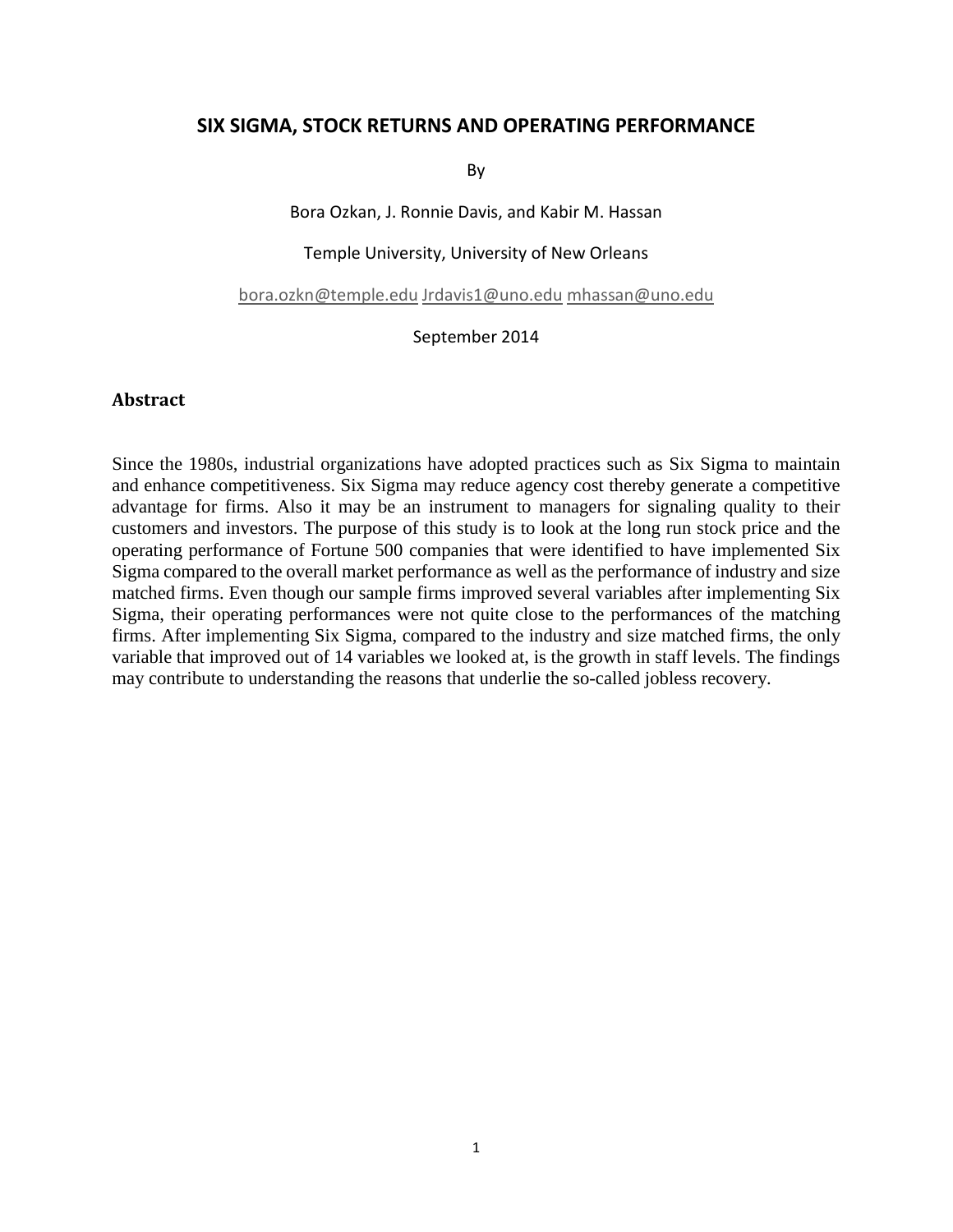#### **SIX SIGMA, STOCK RETURNS AND OPERATING PERFORMANCE**

Managers are increasingly held accountable for delivering maximum shareholder value while also providing improved relationships with stakeholders, particularly customers. Since the 1980s, industrial organizations have adopted practices such as Six Sigma to maintain and enhance competitiveness. At once, the goals of these systematic programs are greater satisfaction of customer needs and requirements as well as upgraded efficiency through lower costs and enriched product quality. Realization of these goals would lead to larger profits and higher shareholder wealth.

Six Sigma can be viewed as an attempt to communicate organizational attributes to parties, customers and investors, who cannot observe them directly. The purpose of this paper is to examine and analyze long-run stock prices and operating performances of *Fortune* 500 companies that were identified to have implemented Six Sigma versus other companies in their industry. The 2006 *Fortune* 500 is used so that five-year performance metrics can be developed. Companies implement Six Sigma at different levels. The corporate level is an enterprise-wide initiative with corporate commitment and support. The business unit level is deployment and support by a corporate executive or business unit executive. The pilot level is organized and supported as trial initiatives in a selected business unit. The belt level is limited to selected projects organized around personnel who have green belt or black belt certification. In 2006, 108 companies in the *Fortune* 500 were identified, with the initial start date, as they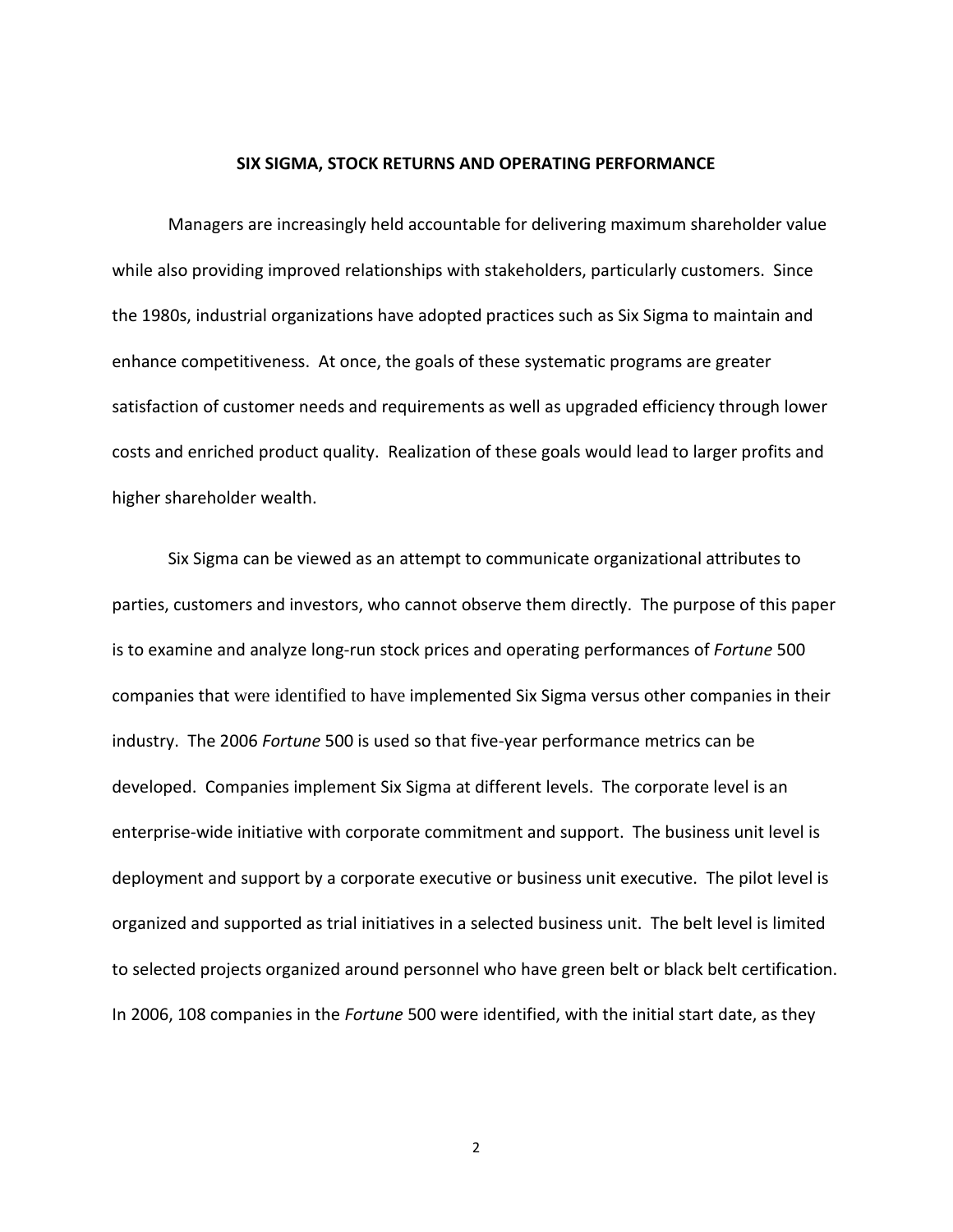had implemented Six Sigma<sup>[1](#page-2-0)</sup>. Of these 108 companies, eighty-five had implemented Six Sigma at the corporate level, fourteen at the business unit level, four at the pilot level, and five at the belt level.

#### LONG-RUN STOCK RETURNS TO INVESTORS IN SIX SIGMA FIRMS

The long-run stock performance of sample firms is examined by analyzing three different mean returns, *viz.*, market-adjusted returns, buy-and-hold returns, and unadjusted returns of firms that have implemented Six Sigma versus industry- and size-matched firms. The hypothesis is that the Six Sigma process compels management to pursue process improvement and cost-cutting projects that will enable firms to generate higher returns for investors.

Market-adjusted abnormal returns are calculated as the difference between a particular firm's returns and returns of the benchmark index, S&P 500, and equally weighted market index. Abnormal returns are calculated using the event study methodology with monthly returns. December of the implementation year is designated as t=0. Abnormal returns are estimated over eight years (96 months) centered on t=0 from −3 to +5 (from −36 months to +60 months). Thus, the market-adjusted model is

$$
AR_{it} = R_{it} - R_{mt}
$$

where AR<sub>it</sub> is the abnormal return of stock i and month t,  $R_{it}$  is the return of stock i at month t, and  $R<sub>mt</sub>$  is the market return on month t. The mean abnormal return is computed as

 $\overline{\phantom{a}}$ 

<span id="page-2-0"></span><sup>&</sup>lt;sup>1</sup> Over the past 20 years, use of Six Sigma has saved Fortune 500 companies an estimated \$427 billion, according to research published in the January/February 2007 issue of iSixSigma Magazine. We used the same list of companies that were investigated at this research.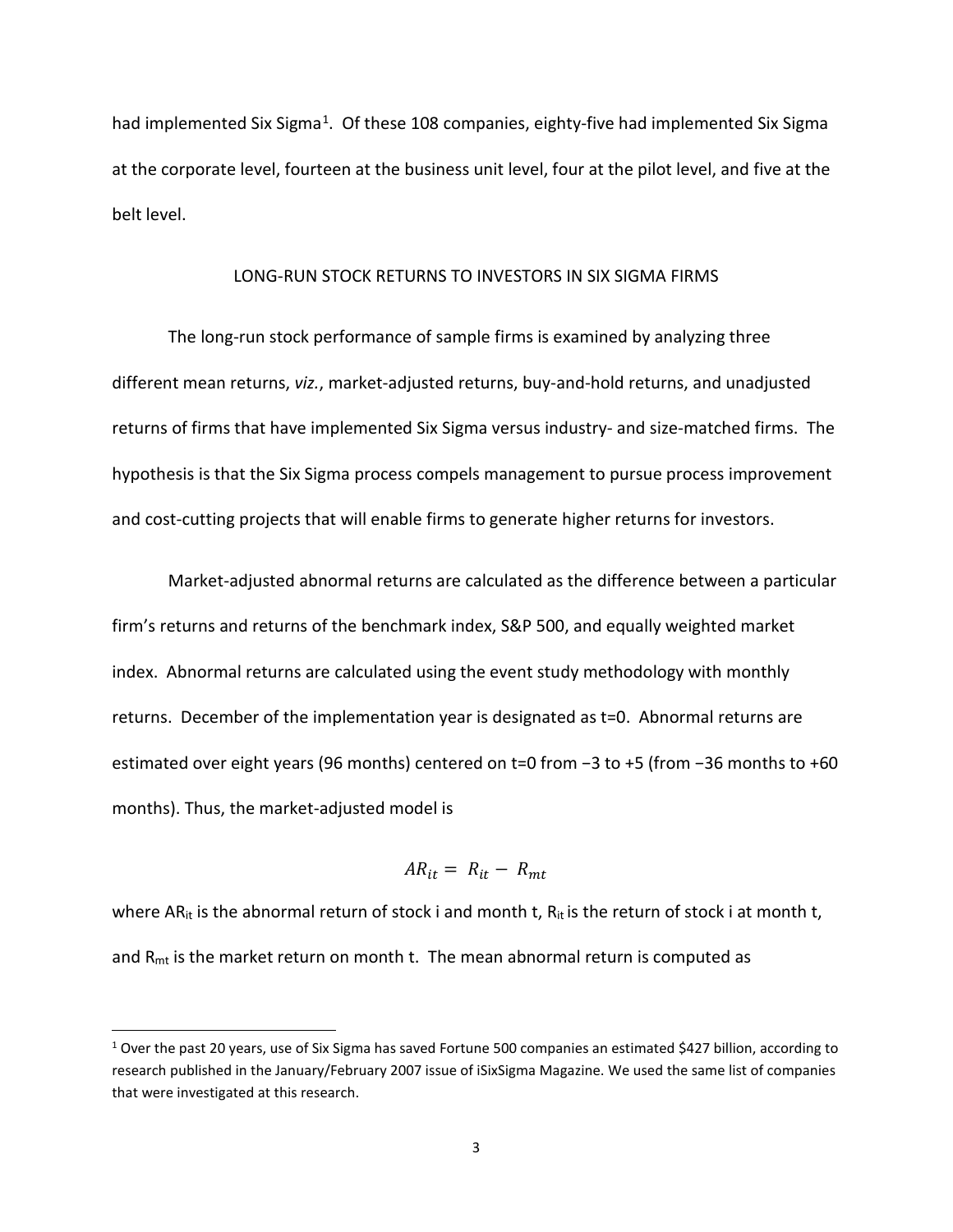$$
AAR_t = \frac{1}{N} \sum_{t=1}^{N} AR_{it}
$$

where N is the number of stocks with return information. The cumulative abnormal return in  $[t_i, T]$  is

$$
CAR_{i,T} = \sum_{t=t_1}^{T} AR_{it}
$$

The mean cumulative abnormal return is computed as

$$
ACAR_{i,T} = \frac{1}{N} \sum_{t=t_1}^{T} \sum_{t=1}^{N} AR_{it}
$$

Then, t-tests are conducted by dividing abnormal returns by their contemporaneous crosssectional standard errors.

Buy-and-hold returns are returns realized for buying shares and holding the shares for a period of −36, −24, −12, 12, 24, 36, 48, and 60 months. Following Byun and Rozeff (2003), the buy-and-hold abnormal returns can be calculated as

$$
BHAR_{it} = \prod_{t=1}^{n} (1 + R_{it}) - \prod_{t=1}^{n} (1 + R_{mt})
$$

where BHAR is the buy-and-hold abnormal returns,  $R_i$  is returns for firm i,  $R_m$  is returns on the market index, and n is the end of the holding period. Abnormal returns for each month are obtained from the average across the sample. These returns are cumulated over three years before and five years after Six Sigma implementation. The t-tests are ascertained through dividing abnormal returns by their contemporaneous cross-sectional standard errors.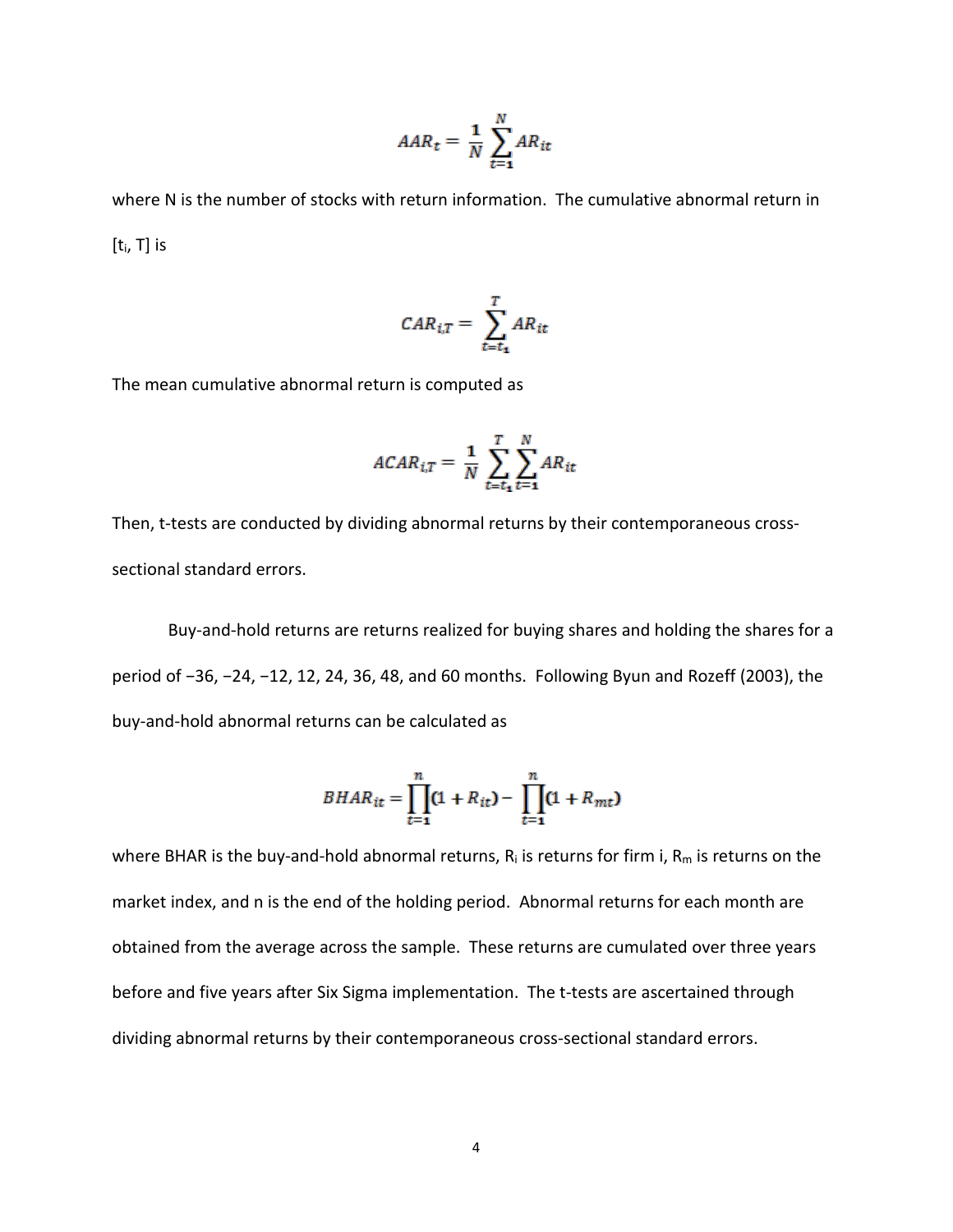Using the two measures, abnormal returns are shown in Table 1. Panel A shows marketadjusted returns for firms that implemented Six Sigma along with industry- and size-matched firms. Panel B shows buy-and-hold returns. Panel C shows unadjusted returns. Results show that Six Sigma firms outperform the market before and after implementation. Evidently, Six Sigma implementation is accepted by investors to mean that managers are committed to continual improvement of processes and efficient use of resources. Statistically, buy-and-hold abnormal returns are significantly higher than the S&P 500 and equally weighted indices after implementing Six Sigma, 7.48% in one year and up to a cumulative return of 48.34% after five years. Two years after implementation, abnormal returns are even more statistically significant at the one percent level. The positive effects of Six Sigma on abnormal returns are evidenced immediately after implementation, especially after three years. This result also might be an indicator of reduced agency cost as Six Sigma is increasingly into daily operations.

## [TABLE 1 HERE]

When these returns are compared to those of industry- and size-matched firms, abnormal returns are somewhat disappointing. Unadjusted mean cumulative abnormal returns from months −36 to 0 of matching firms are 57.35% compared to 50.81% for Six Sigma firms. The difference in mean returns increases each year. However, the gap is closed three years after Six Sigma implementation even though abnormal returns remain lower after five years.

The percentage of firms achieving positive mean cumulative abnormal returns (CAR) increases with time. Only 59% of sample firms achieved positive buy-and-hold CARs one year prior to Six Sigma implementation, 72% showed positive buy-and-hold CARs after five years.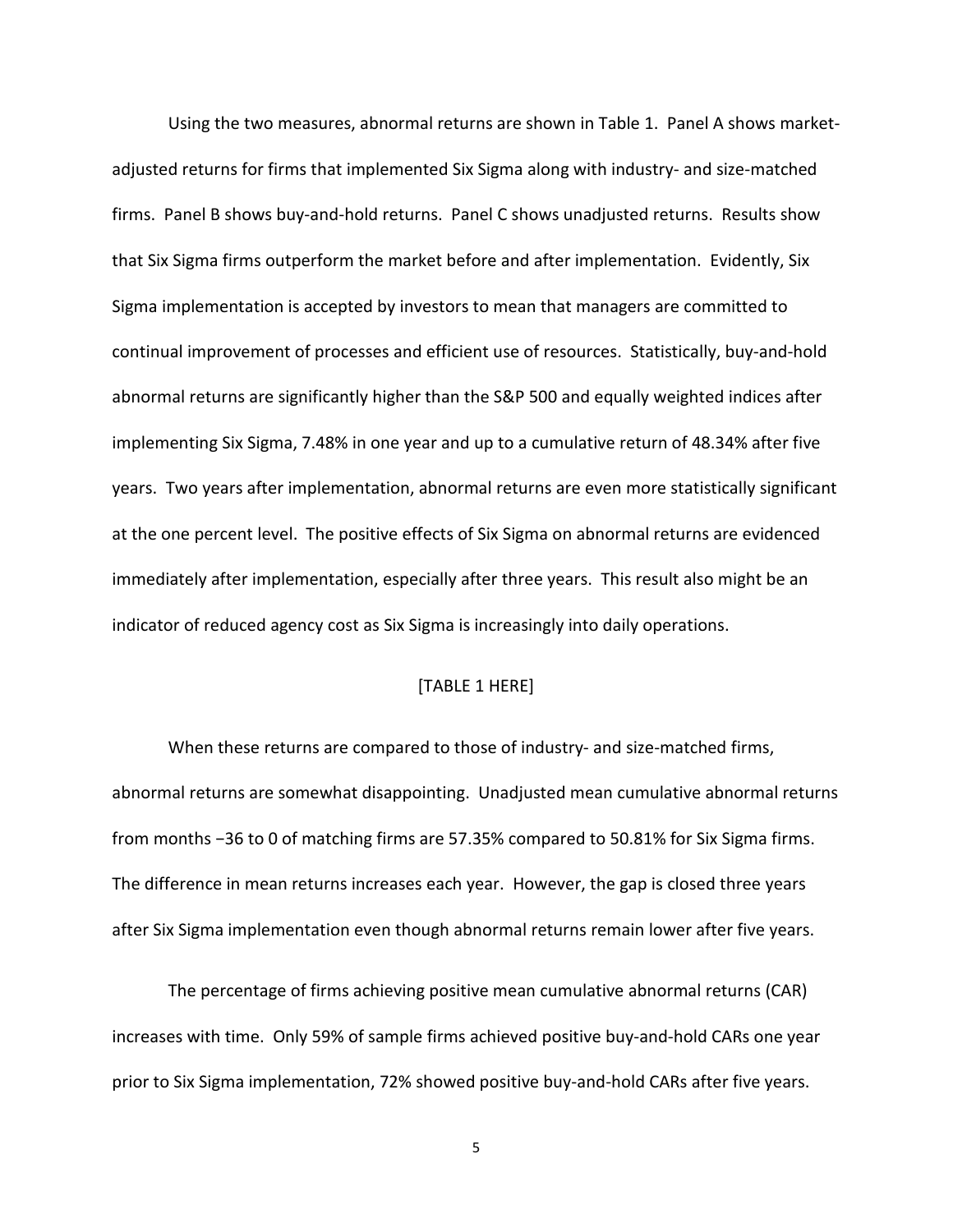In summary, firms that implement Six Sigma outperform the market as well as the S&P index, their performance is not at parity with firms of the same size in their industry.

#### EFFECTS ON OPERATING PERFORMANCE AFTER SIX SIGMA

Next, pre- and post-Six Sigma operating performance is examined relative to that of industry- and size-matched firms. Five different measures of operating performance are analyzed: liquidity analysis, activity analysis, management efficiency, earnings ability, and labor. Fourteen ratios are analyzed. Details of the ratios are explicated in Appendix A.

### Liquidity Analysis

The current ratio is a liquidity ratio that measures a firm's ability to pay short-term obligations. A higher current ratio indicates more capability to meet obligations. A current ratio of less than one indicates that a firm would be unable to pay its obligations if these legal responsibilities came due at once. The quick ratio measures a firm's ability to meet its shortterm obligations with its most liquid assets. A higher quick ratio indicates a better financial position. Net working capital is a measure of a firm's efficiency and its short-term financial health.

#### Activity Analysis

Activity analysis ratios measure the efficiency with which a firm's resources have been employed. The asset turnover ratio measures a firm's efficiency in using its assets to generate revenue. A higher asset turnover ratio indicates greater efficiency. The accounts receivable turnover ratio quantifies a firm's effectiveness in extending credit as well as collecting debts.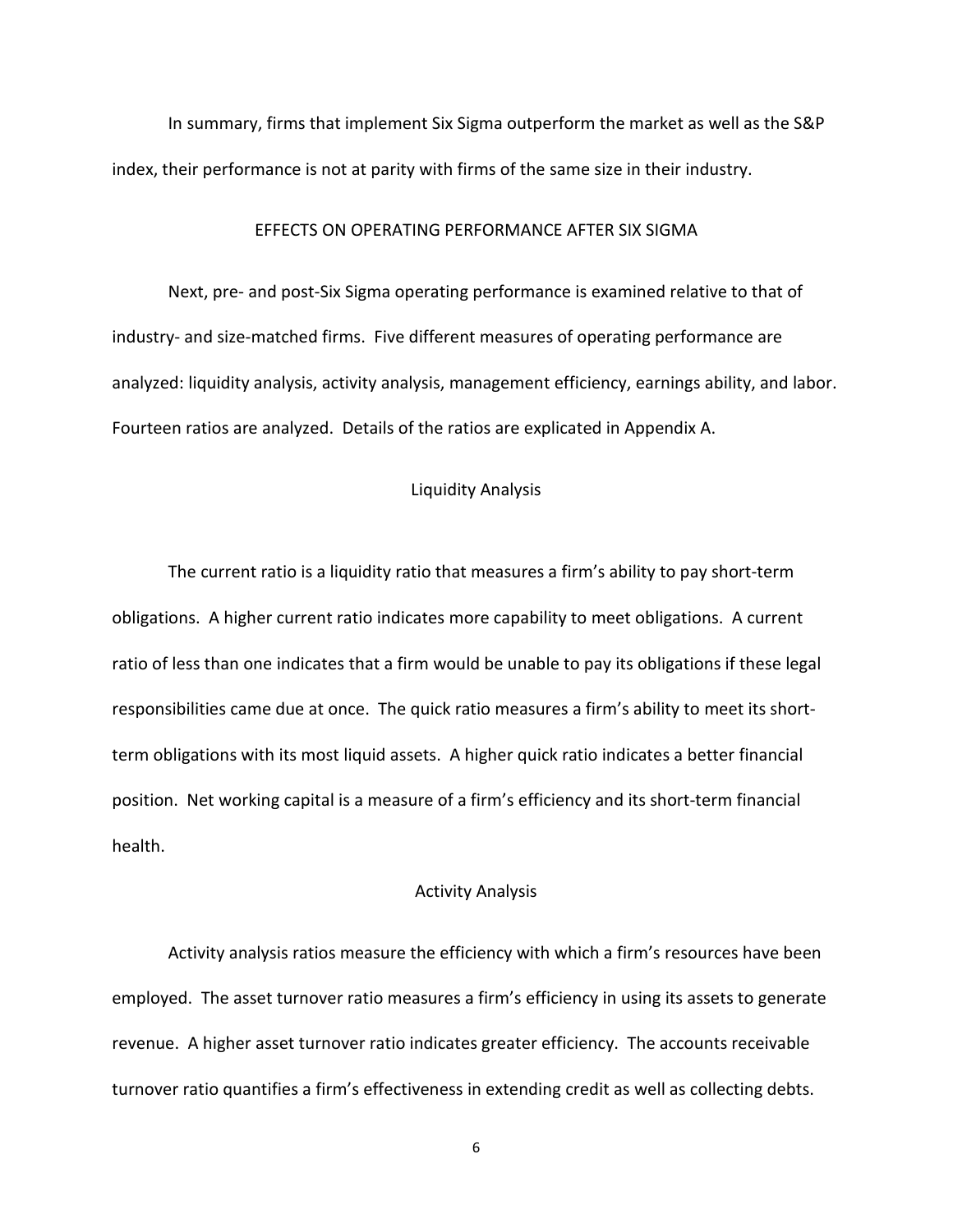The inventory turnover ratio shows the periodic frequency that a firm's inventory is sold and replaced. High levels of inventory are financially unhealthy since investment with a rate of return of zero. High levels of inventory also expose a firm to the risk that prices will fall. Since Six Sigma is centered on process improvement, implementation is expected to improve these activity ratios.

#### Management Efficiency

Operating efficiency measures such as the cost-to-income ratio and expense-to-asset ratio are used as proxies for management efficiency<sup>[2](#page-6-0)</sup>. Lower calculated ratios inversely reflect higher management efficiency. Because of centered emphasis on process improvement, management of Six Sigma firms is expected to be more efficient after than before implementation.

### Earnings Ability (Profitability)

Six Sigma is expected to result in lower costs and fewer defects that require rework or scrap. Therefore, profitability of Six Sigma firms is expected to rise following implementation. Gross profit margin and return on assets (ROA) are measures of profitability. However, a number of concerns lead to arguments that ROA is biased upward. Consequently, return on equity (ROE) is an alternative measure of profitability. Higher ratios indicate improvement in performance.

<span id="page-6-0"></span> $\overline{\phantom{a}}$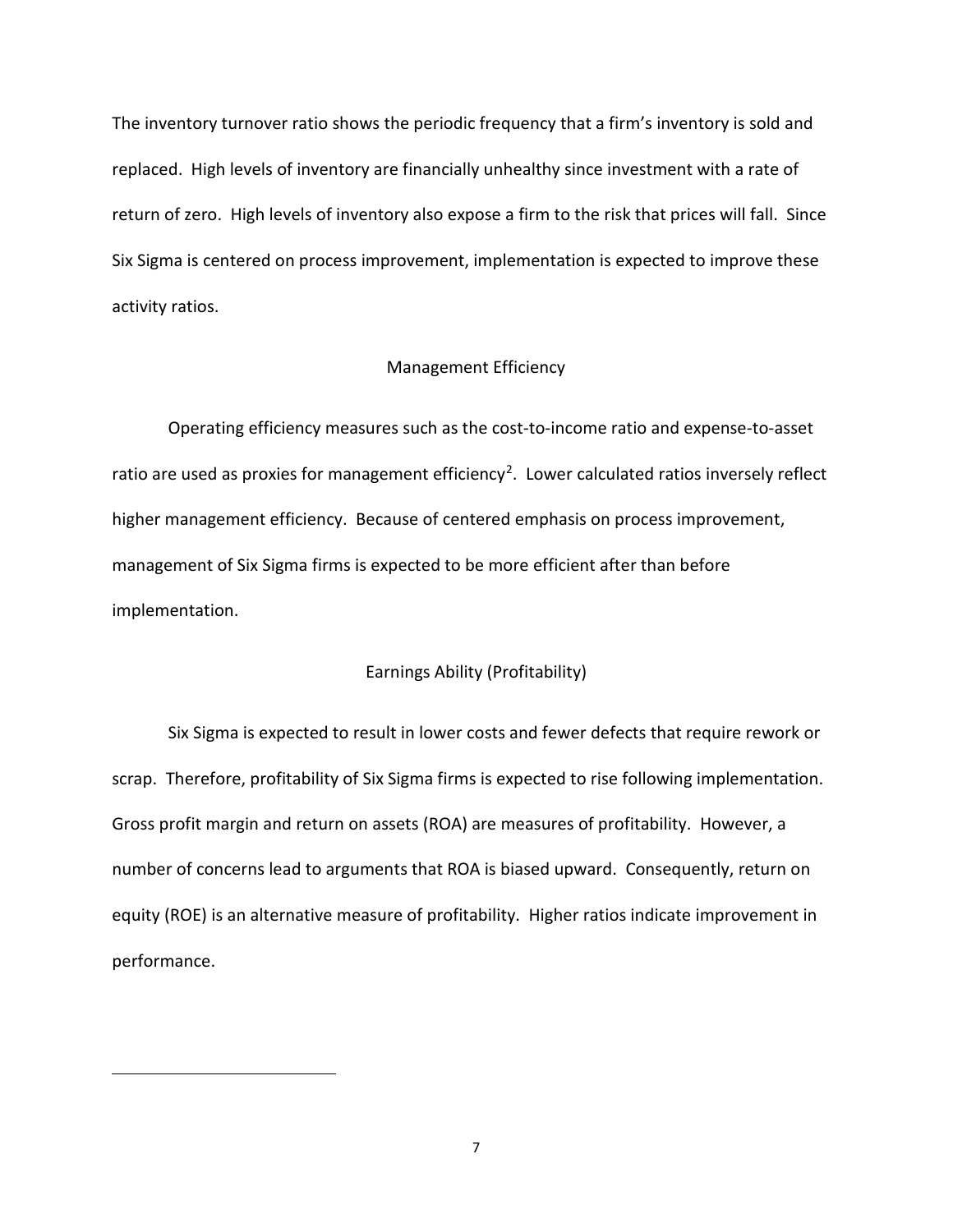#### Labor (Growth in Staff Levels and Employee Productivity)

To determine whether significant changes in employment and labor productivity ensue from implementation of Six Sigma, three labor-related ratios are analyzed<sup>3</sup>. The ratio of assetto-number of employees can be used as a proxy for overstaffing. Growth in staff levels can be analyzed to determine whether Six Sigma firms reduced staffing after implementation. The ratio of total revenue-to-number of employees can be used to measure employee productivity. Due to greater emphasis on process improvement and lower costs, Six Sigma firms are more likely to reduce employment and improve employee productivity after implementation.

Effects on operating performance are examined first by comparing Six Sigma firm ratios from year −3 to year +5. Conclusions regarding trends in performance over the pre- and post-Six Sigma periods are compromised since data are adjusted for other possible factors that could affect these ratios. Consequently, any significant change for Six Sigma firms could be due to factors other than process improvement. To account for this possibility, industry- and sizeadjusted median performance measures are reported for Six Sigma firms. Industry- and sizeadjusted performance is calculated as the difference between ratios for Six Sigma firms and ratios for other firms of similar size in their industry.

 $\overline{\phantom{a}}$ 

<span id="page-7-0"></span><sup>&</sup>lt;sup>2</sup>, and <sup>3</sup> Otchere, Do privatized banks in middle- and low-income countries perform better than rival banks? An intra-industry analysis of bank privatization, Journal of Banking & Finance (2005)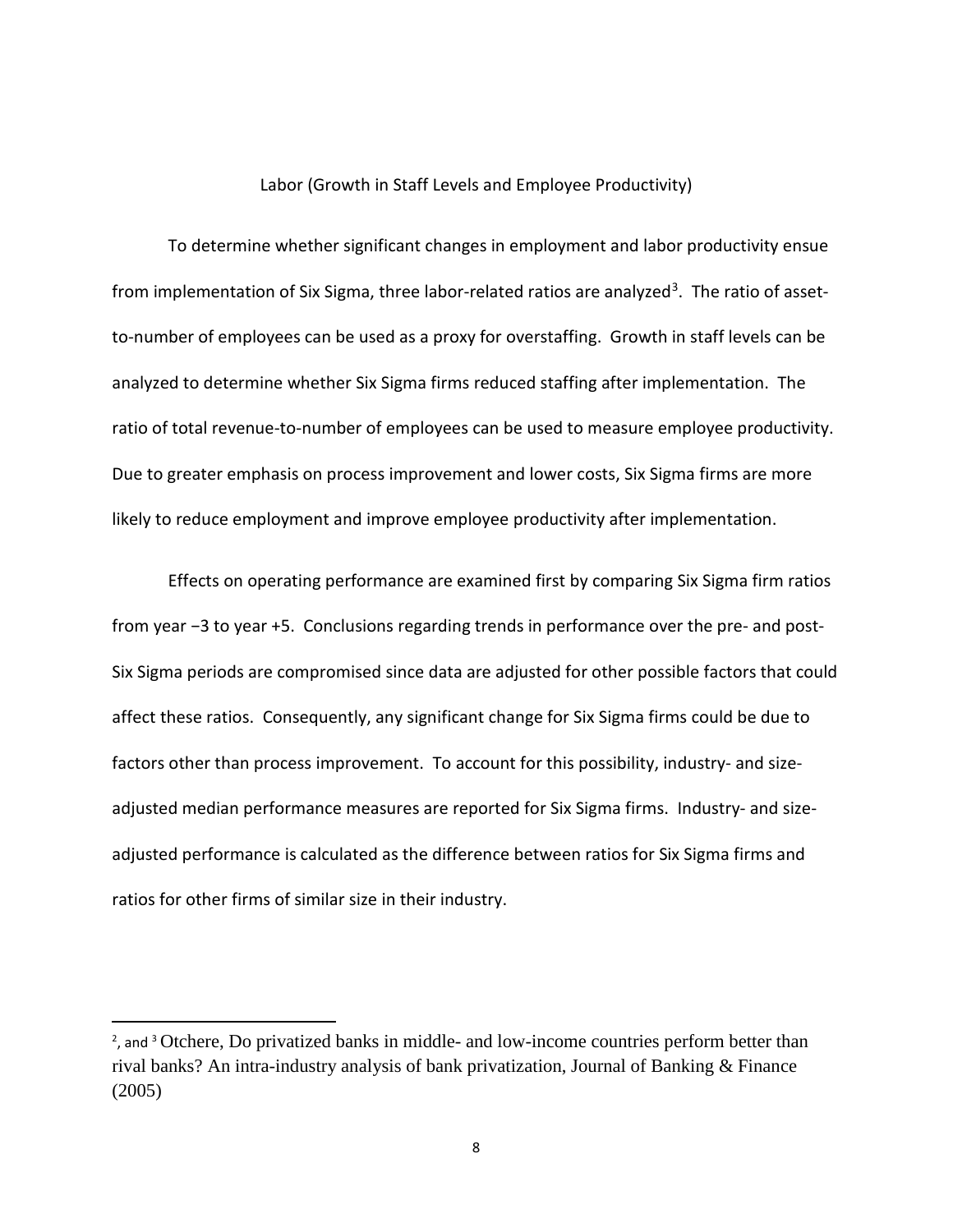Following Otchere (2005), the difference in median performance for each year from year −3 to year +5 is based on use of the Wilcoxon signed-rank test, calculated as

$$
z = \frac{w - n(n-1)/4}{\sqrt{n(n-1)(2n-1)/24}}
$$

where z is the Wilcoxon test statistic, w is the sum of positive ranks, n is the number of observations, n(n−1)4 is the mean of w, and  $\sqrt{n(n-1)(2n-1)/24}$  is the standard deviation of w. The significance of the mean change in performance between the pre-Six Sigma period (year −3 to year −1) and the post-Six Sigma period (year 1 to year 5) also is examined by performing a t-test. Mean changes also are compared to industry- and size-matched firms.

Operating performance results are shown in Table 2. Panel A presents median ratios of Six Sigma firms, and Panel B shows median ratios of industry- and size-matched firms. Panel C shows the results of the Wilcoxon signed rank test for the difference in median ratios.

#### [TABLE 2 HERE]

For most of the sample period, results show that Six Sigma firms had lower liquidity than matching firms before and after implementation. The median current ratio of Six Sigma firms declines further after the first year of implementation. The current ratio improves after the third year, but the ratio is significantly lower than matching firms (1.33 versus 1.55) four years after implementation. On the other hand, Six Sigma firms are at parity with matching firms in terms of activity analysis and management efficiency. Three years after implementation, median inventory turnover improves to 8.03 compared to 6.32 for matching firms. However,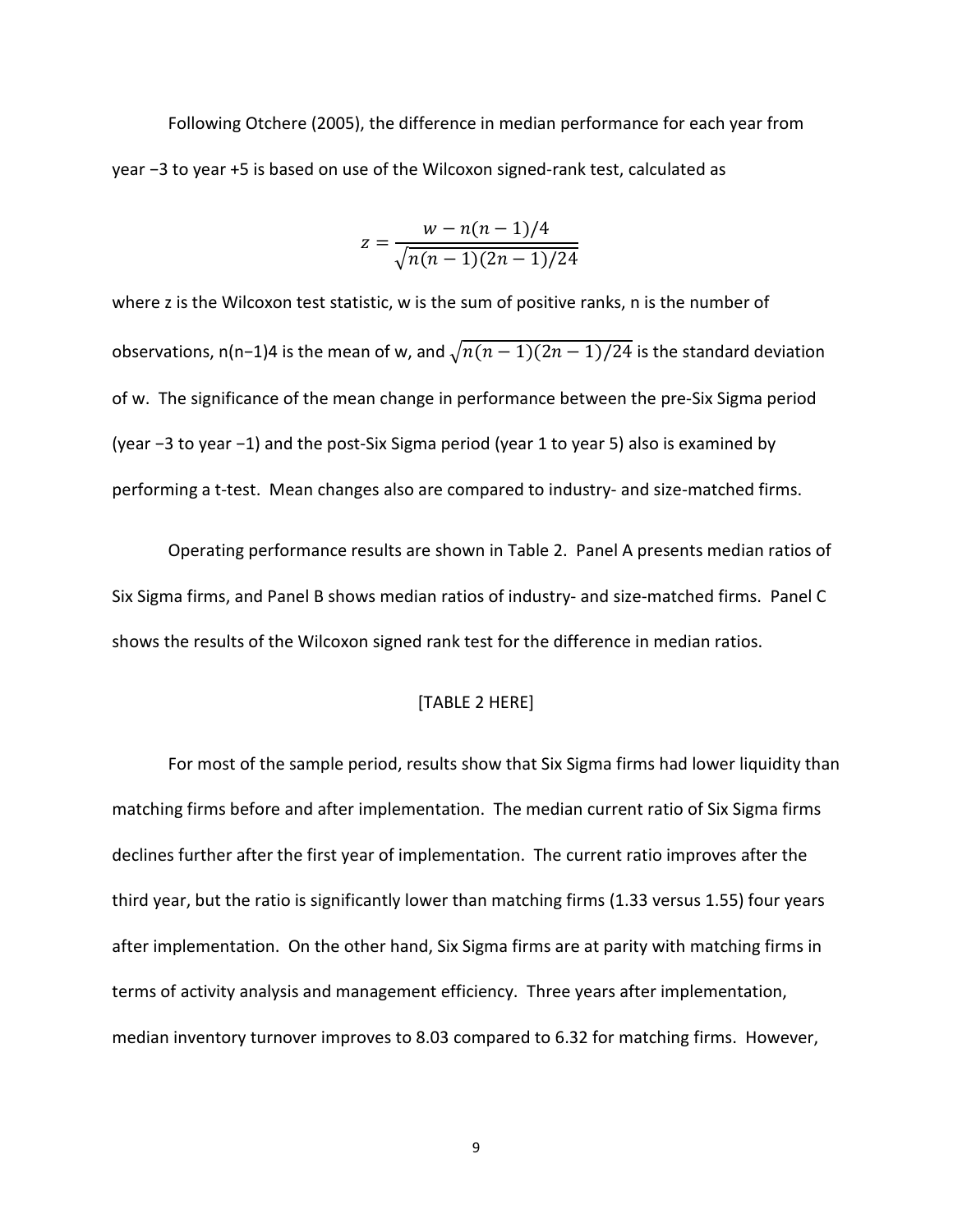implementation of Six Sigma does not evidence improved efficiencies across the board as expected.

Results show that Six Sigma firms have significantly higher return on equity (ROE) before implementation compared to matching firms. Three years prior to implementation, the median ROE is 0.16 for Six Sigma firms, which is significantly higher than 0.11 for matching firms. The difference in ROE declines after implementation, dropping to a difference of only 0.03 five years after implementation. The median difference in growth of staff levels declines immediately after implementation. Two years after implementation, Six Sigma firms experience zero growth, whereas matching firms experience staff growth of 0.02.

### [TABLE 3 HERE]

Table 3 shows the results of difference in mean tests for pre- and post-Six Sigma implementation. The only statistically significant difference in performance measured before and after implementation is growth in staff levels and employee productivity. Pre- and post-Six Sigma difference in staff level growth is −0.09. After implementation, the employment productivity ratio of revenue to number of employees is 169.34 higher than before implementation. Thus, Six Sigma implementation reduces the number of employees but increases employee productivity. However, when compared to matching firms before and after implementation, performances other than staff growth are not significantly different.

The most common form of Six Sigma implementation is companywide. Most of the onehundred-eight companies in the Six Sigma sample are committed at the corporate level. These companies can be regarded as more committed than those limited to business units, pilot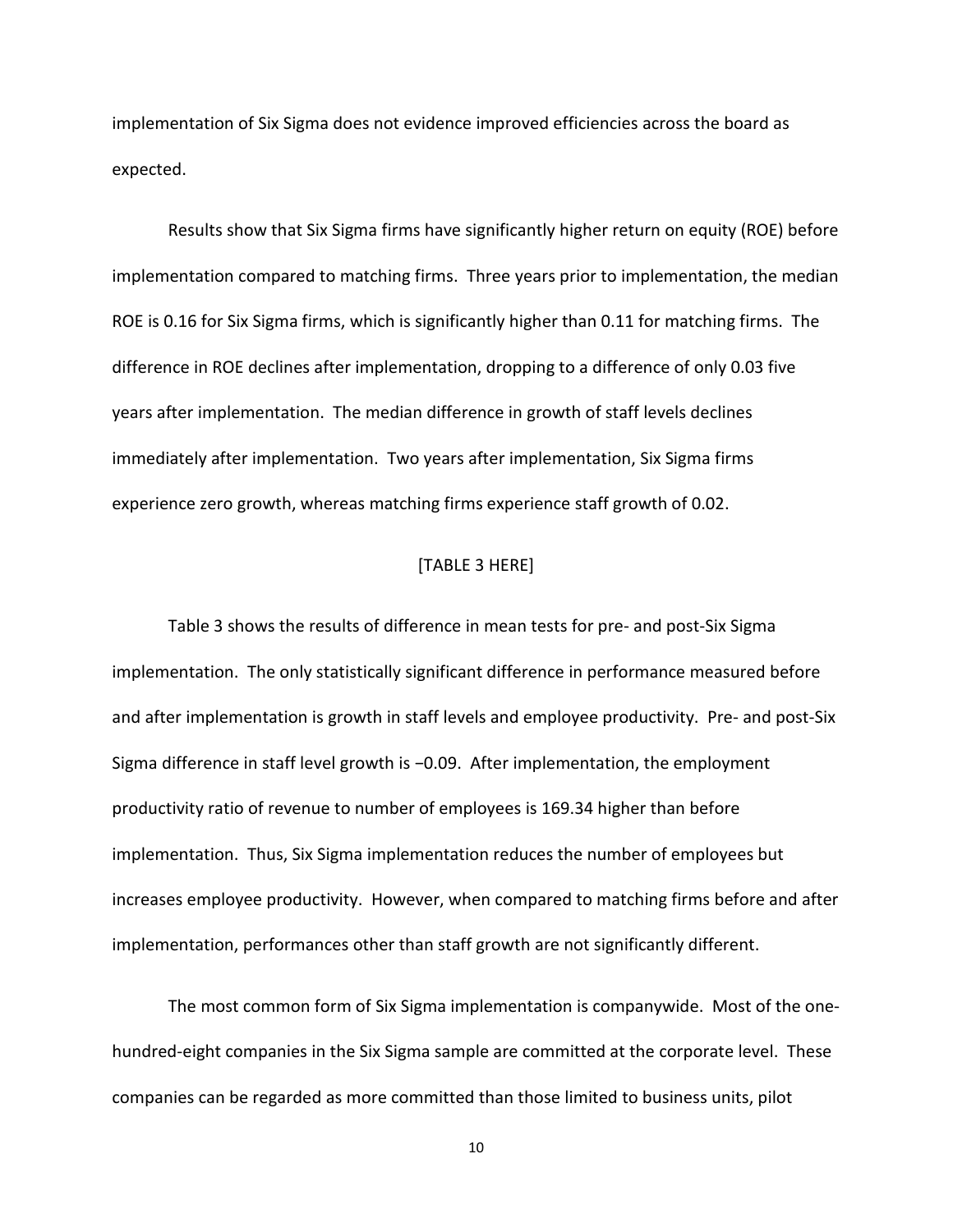projects, or belt projects. Mean tests are conducted for the eighty-five firms that implemented Six Sigma at the corporate level.

#### [TABLE 4 HERE]

Table 4 shows the mean performances of firms that implemented Six Sigma at the corporate level compared to industry- and size-matched firms. Results are similar to those found earlier. The quick ratio improved 0.11. Growth in staff levels declined 0.11, and employee productivity increased 135.12. Pre- and post-Six Sigma performances compared to matching firms are similar with the exception of the inventory turnover ratio. The ratio for all 108 Six Sigma companies did not show any difference when compared to matching firms. The ratio for the 85 companies that implemented Six Sigma corporately resulted in a 59.77 reduction, statistically significant at 5%.

The earliest implementation of the 108 Six Sigma companies was 1987. Most companies first implemented in the 1990s and 2000s. The median implementation is 2001. To account for early implementation and look for advantages of early movers, the sample can be split into companies that implemented before 2001 and firms that implemented after 2001. Table 5 shows mean results of early movers, and Table 6 shows mean results of later implementers.

#### [TABLE 5 HERE]

#### [TABLE 6 HERE]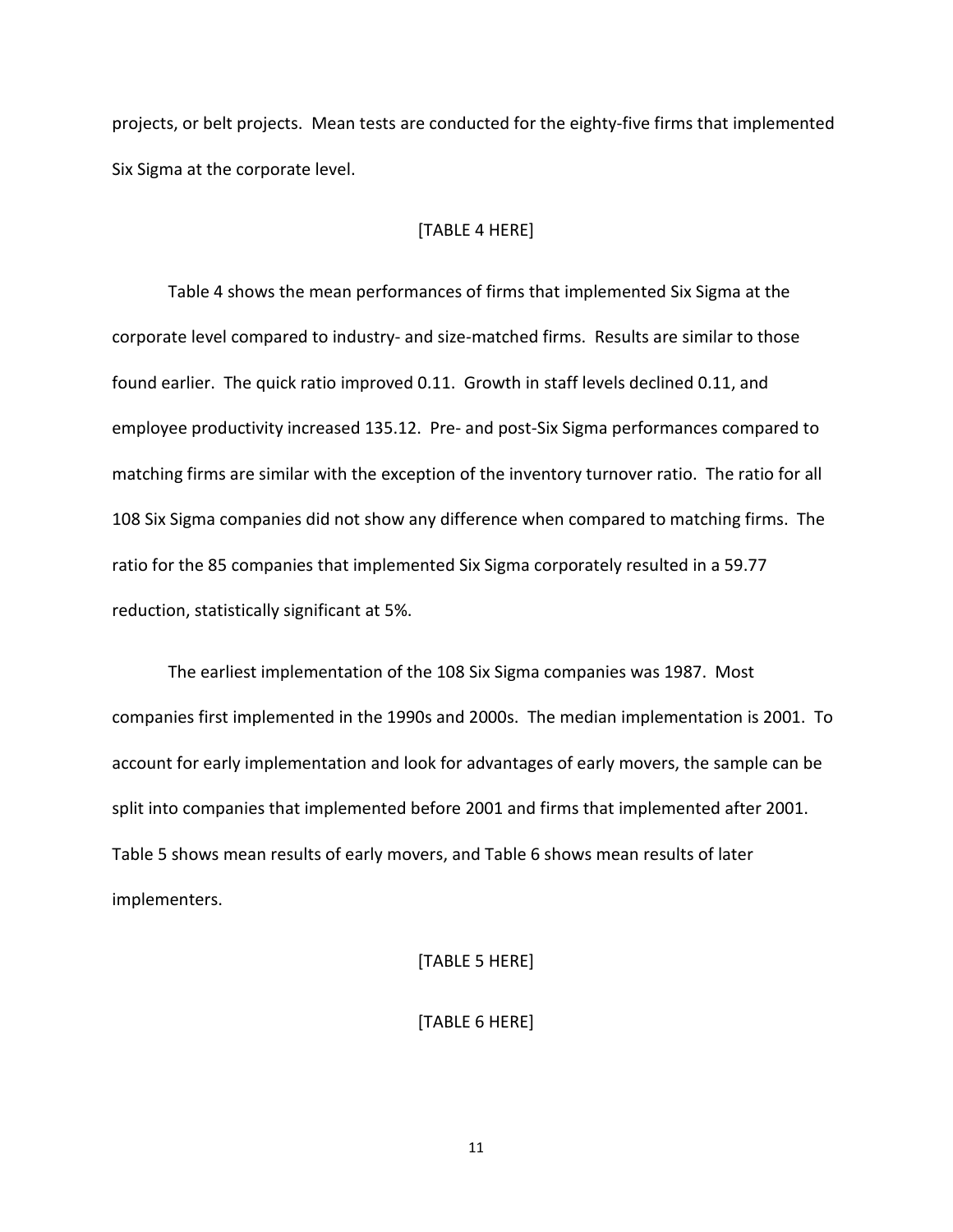Results shown in Table 5 show that the mean gross profit margin of firms that implemented Six Sigma before 2001 is 0.07 lower than matching firms prior to implementation. This ratio gap closes to −0.06 after implementation, statistically significant at 10%. This finding indicates that the billions claimed as cost savings by Six Sigma companies do not carry down to the bottom line. Results shown in Table 6 are remarkably similar.

#### SUMMARY OF FINDINGS

Pre- and post-Six Sigma performances of 108 *Fortune* 500 firms have been comprehensively analyzed. Market adjusted as well as buy-and-hold abnormal returns were analyzed to determine if Six Sigma companies outperformed the market. Findings show that Six Sigma companies indeed outperformed the market and exceeded the S&P index. However, Six Sigma company performance was not on parity with firms of similar size in the same industries. This unexpected finding may be attributed to intense competition within respective industries.

Improvements in operating performance of companies that implemented Six Sigma were investigated by examining fourteen ratios dealing with liquidity, activity, management, earnings, and labor. Improved results and better performance were expected. Even though Six Sigma companies improved performance in some of the fourteen areas, they suffered by comparison to matching firms. The only performance variable that compares favorably with matching firms is growth in staff. This finding may contribute to understanding the reasons that underlie the so-called jobless recovery.

Overall, findings indicate that implementing Six Sigma may reduce agency costs in the long run and help companies to catch up with abnormal returns for matching firms. Findings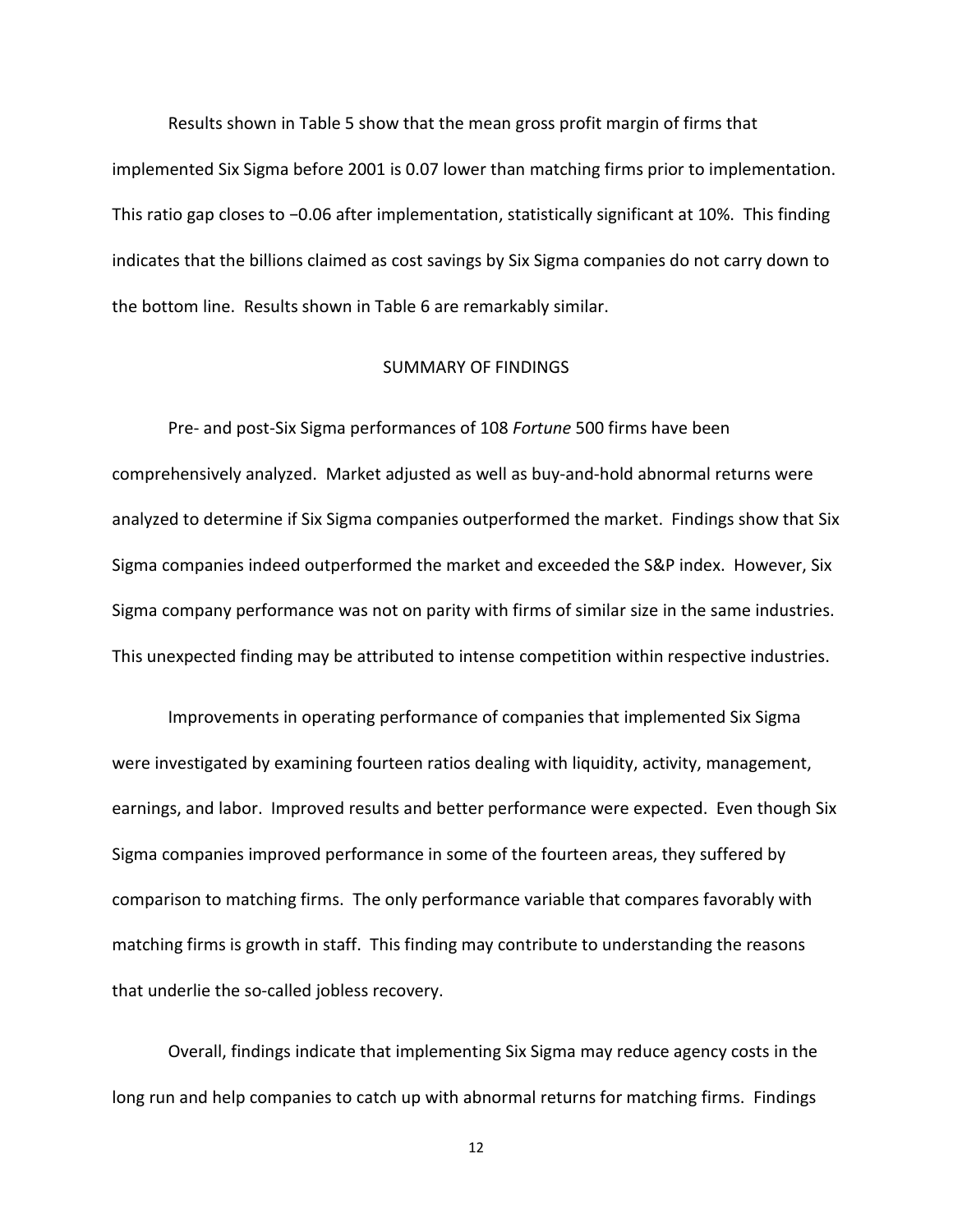suggest that managers may be using Six Sigma as a signal to investors and customers that they are committed to improving quality. Investors seem to believe in this commitment in the long run. Although operating performances do not show significant differences after implementation, abnormal returns increase.

# **References**

- Akhigbe, A., Madura, J., 1999. The industry effects regarding the probability of takeovers, The Financial Review 34, 1–18.
- Bacidore, JM, Boquist, JA, Milbourn, TT, Thakor, A., 1997. EVA and total quality management, Journal of Applied Corporate Finance, Volume 10, Issue 2, pages 81–89
- Byun, J., and M. Rozeff, 2003, Long-run performance after stock splits: 1927 to 1996, Journal of Finance 58, 1063-1086.
- Chen and Wang, Applying Lean Six Sigma and TRIZ methodology in banking services, Total Quality Management Vol. 21, No. 3, March 2010, 301–315
- Corbett, C. J., Montes-Sancho, M., and Kirsch, D., 2005, The Financial Impact of ISO 9000 Certification in the United States: An Empirical Analysis, Management Science.
- Cornett, M.M., Tehranian, H., 1990. An examination of the impact of the Garn-St Germain Depository Institutions Act of 1982 on commercial banks and savings and loans, Journal of Finance 45, 95–111.
- Dowen, R. and Docking, D.S., 1998, Market interpretation of ISO 9000 registration, Journal of Financial Research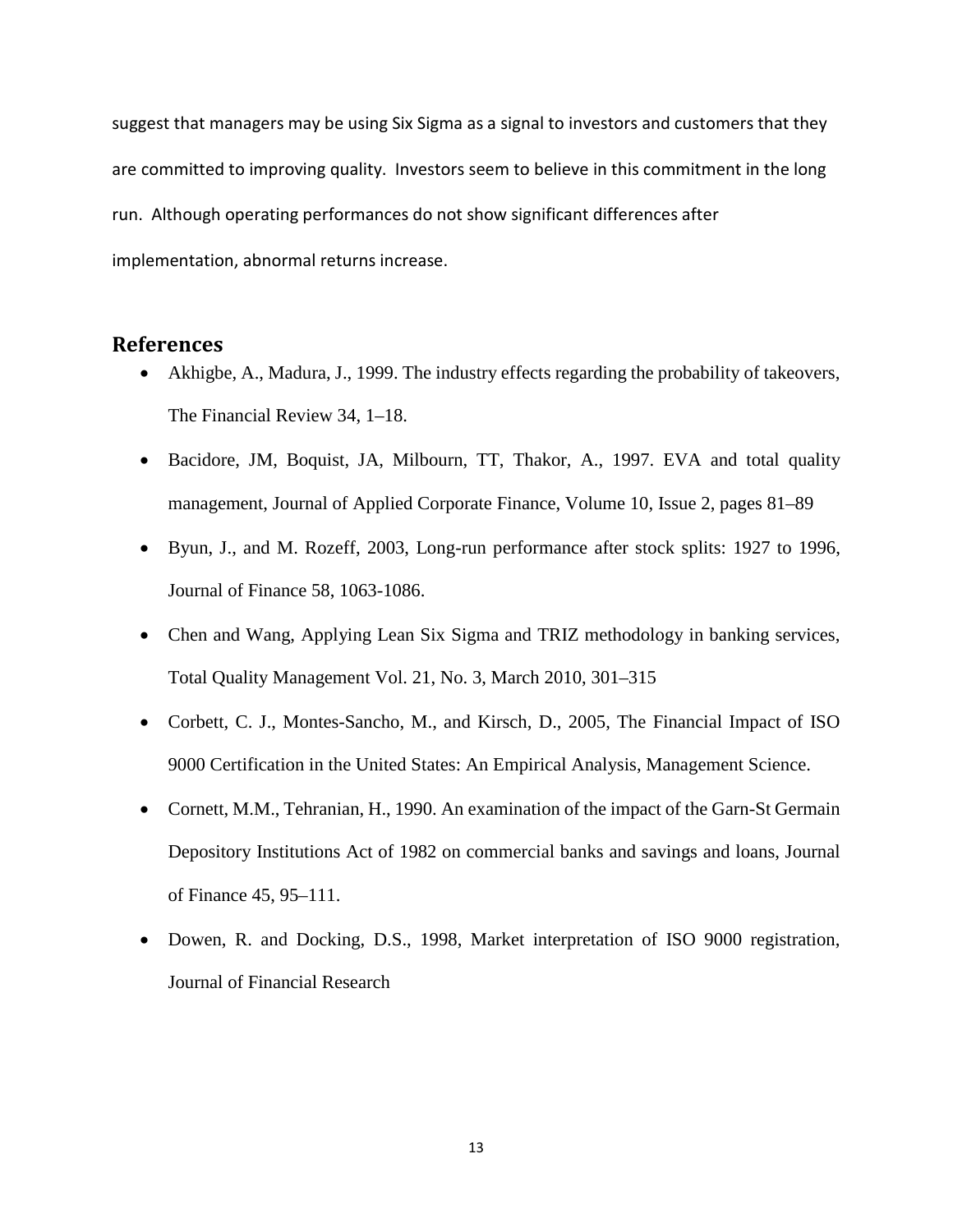- Easten and Tarrell, The Effects of Total Quality Management on Corporate Performance: An Empirical Investigation, The Journal of Business, Vol. 71, No. 2 (April 1998), pp. 253- 307
- Ferreira, E., Sinha, A., and Varble, D., 2008, Long-run performance following quality management certification, Review of Quantitative Finance and Accounting
- Firth, M., 1996. Dividend changes, abnormal returns, and intra-industry firm valuations, Journal of Financial and Quantitative Analysis 31, 189–210.
- Goh et al.: Impact of Six Sigma implementation on stock price performance, TQM & Business Excellence, Vol. 14, No. 7, September, 2003, 753–763
- King and Terlaag, The Effect Of Certification With The Iso 9000 Quality Management Standard: A Signaling Approach, *Journal of Economic Behavior and Organization,*
- Kaynak, The relationship between total quality management practices and their effects on firm performance, Journal of Operations Management 21 (2003) 405–435
- Laux, P., Stark, L., Yoon, S.Y., 1998. The relative importance of competitive and contagion intra-industry information transfers: An investigation of dividend announcements, Financial Management 27, 5–16.
- Otchere, Do privatized banks in middle- and low-income countries perform better than rival banks? An intra-industry analysis of bank privatization, Journal of Banking & Finance (2005)
- Persons, O.S., 1999. Using financial information to differentiate failed vs. surviving finance companies in Thailand: An application for emerging economies. Multinational Finance Journal 3, 127–145.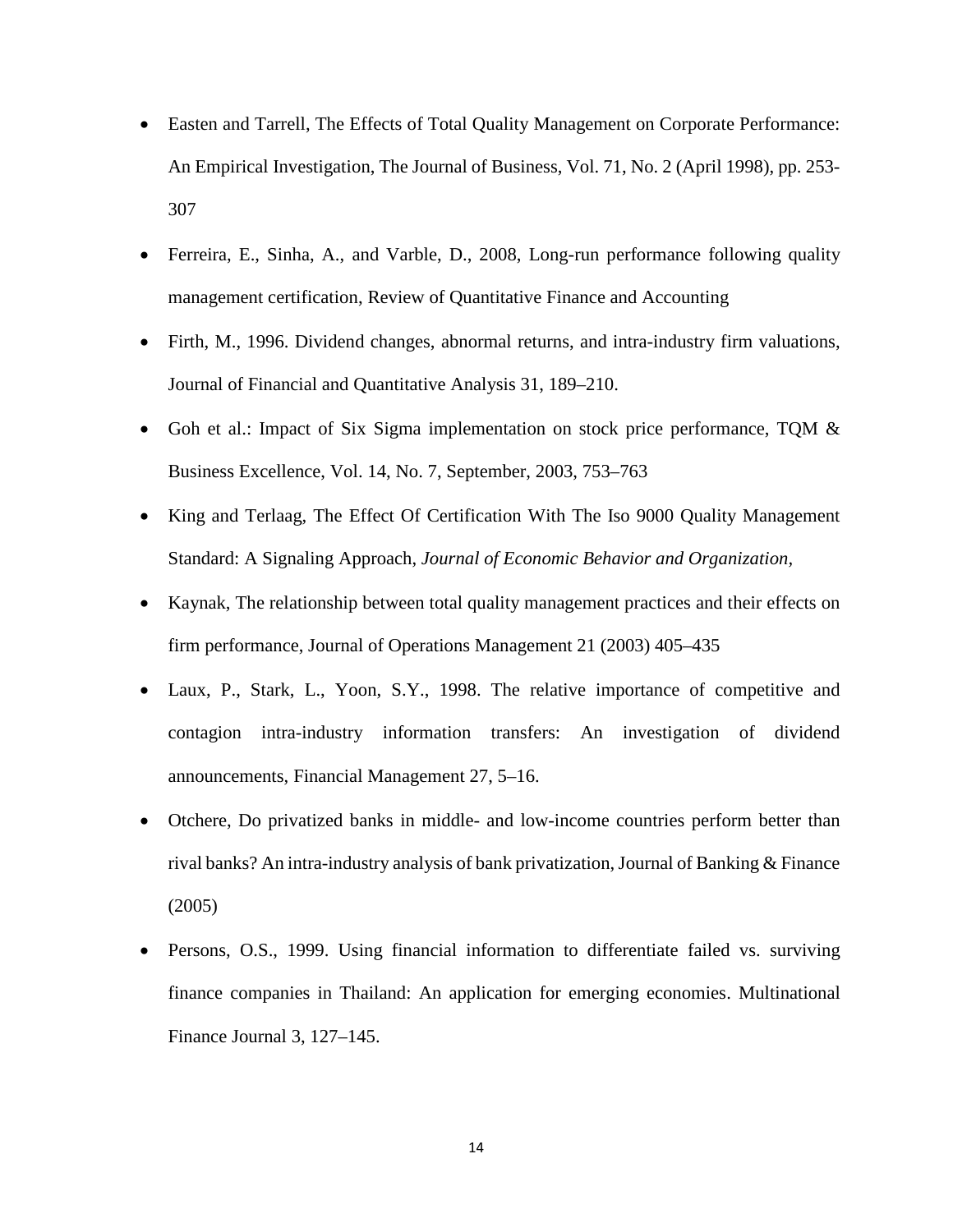- Powel, 1995, Total Quality Management as Competitive Advantage: A Review and Empirical study, Strategic Management Journal.
- Przasnyski, Z. and Tai, L., 1999, Stock Market reaction to Malcolm Baldridge National Quality Award announcements: does quality pay?, Total Quality Management
- Ramasasesh, R., 1998, Baldrige Award announcement and shareholder wealth, International Journal of Quality Science, Vol. 3 Iss:2, pp. 114-125
- Slovin, M., Sushka, M., Bendeck, Y., 1991. The intra-industry effects of going-private transactions, Journal of Finance 46, 1537–1550.
- Szewczyck, S., 1992. The intra-industry transfer of information inferred from announcements of corporate security offerings, Journal of Business (July), 1935–1945.
- Thomson, J.B., 1991. Predicting bank failure in the 1980s. Economic Review Federal Reserve Bank of Cleveland (1st quarter), 9–20.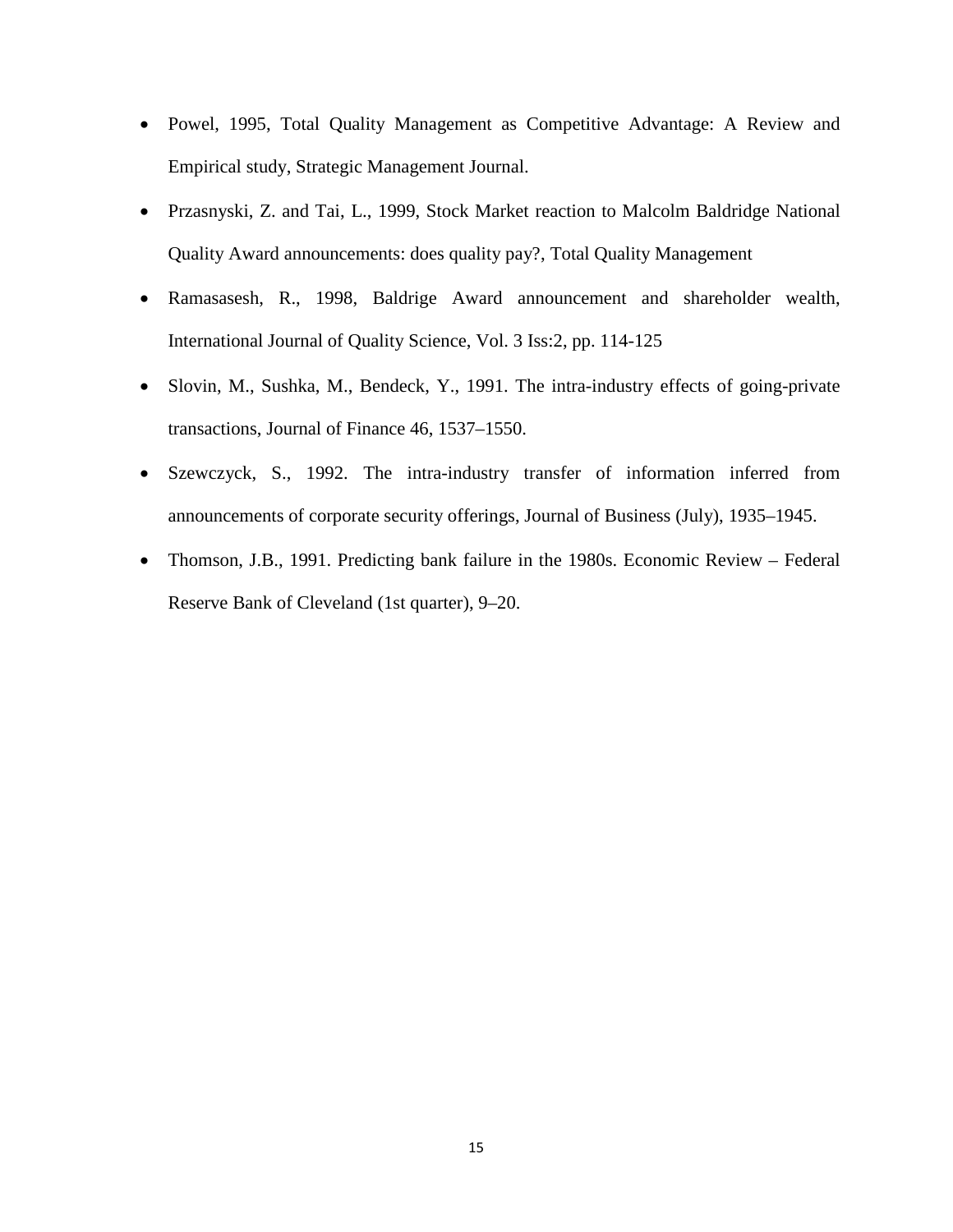# **Appendix A**

Appendix A: Definition of Ratios

| <b>Measures</b>    | Ratios                                                                    | Definition                                                                                                                                                                              |  |  |  |  |  |  |  |
|--------------------|---------------------------------------------------------------------------|-----------------------------------------------------------------------------------------------------------------------------------------------------------------------------------------|--|--|--|--|--|--|--|
| Liquidity analysis | Current ratio                                                             | Current assets/current liabilities                                                                                                                                                      |  |  |  |  |  |  |  |
|                    | Quick ratio                                                               | Quick assets/current liabilities                                                                                                                                                        |  |  |  |  |  |  |  |
|                    | Net working capital ratio                                                 | Current assets-Current liabilities / Total Assets                                                                                                                                       |  |  |  |  |  |  |  |
|                    |                                                                           |                                                                                                                                                                                         |  |  |  |  |  |  |  |
| Activity analysis  | Asset turnover ratio                                                      | Sales/Average total assets                                                                                                                                                              |  |  |  |  |  |  |  |
|                    | Accounts receivable turnover<br>ratio                                     | Sales/Average accounts receivable                                                                                                                                                       |  |  |  |  |  |  |  |
|                    | Inventory turnover ratio                                                  | Cost of goods sold/Average inventories                                                                                                                                                  |  |  |  |  |  |  |  |
|                    |                                                                           |                                                                                                                                                                                         |  |  |  |  |  |  |  |
| Management         | Cost-to-income                                                            | Operating expenses/operating income                                                                                                                                                     |  |  |  |  |  |  |  |
| efficiency         |                                                                           |                                                                                                                                                                                         |  |  |  |  |  |  |  |
|                    | Expense-to-assets                                                         |                                                                                                                                                                                         |  |  |  |  |  |  |  |
|                    |                                                                           |                                                                                                                                                                                         |  |  |  |  |  |  |  |
| Earnings ability   | Gross profit margin                                                       | Net profit/Revenue                                                                                                                                                                      |  |  |  |  |  |  |  |
|                    | Return on asset (ROA)                                                     | Net profit before<br>tax/average<br>interest and                                                                                                                                        |  |  |  |  |  |  |  |
|                    |                                                                           |                                                                                                                                                                                         |  |  |  |  |  |  |  |
|                    |                                                                           |                                                                                                                                                                                         |  |  |  |  |  |  |  |
|                    |                                                                           |                                                                                                                                                                                         |  |  |  |  |  |  |  |
|                    |                                                                           |                                                                                                                                                                                         |  |  |  |  |  |  |  |
|                    | Employee productivity                                                     | Revenue/number of employees                                                                                                                                                             |  |  |  |  |  |  |  |
|                    |                                                                           |                                                                                                                                                                                         |  |  |  |  |  |  |  |
| Labor              | Return on equity (ROE)<br>Growth in staff levels<br>Over employment proxy | Operating expenses/average assets<br>shareholders equity<br>Net profit after tax/average shareholders equity<br>% change in the number of employees<br>Total assets/number of employees |  |  |  |  |  |  |  |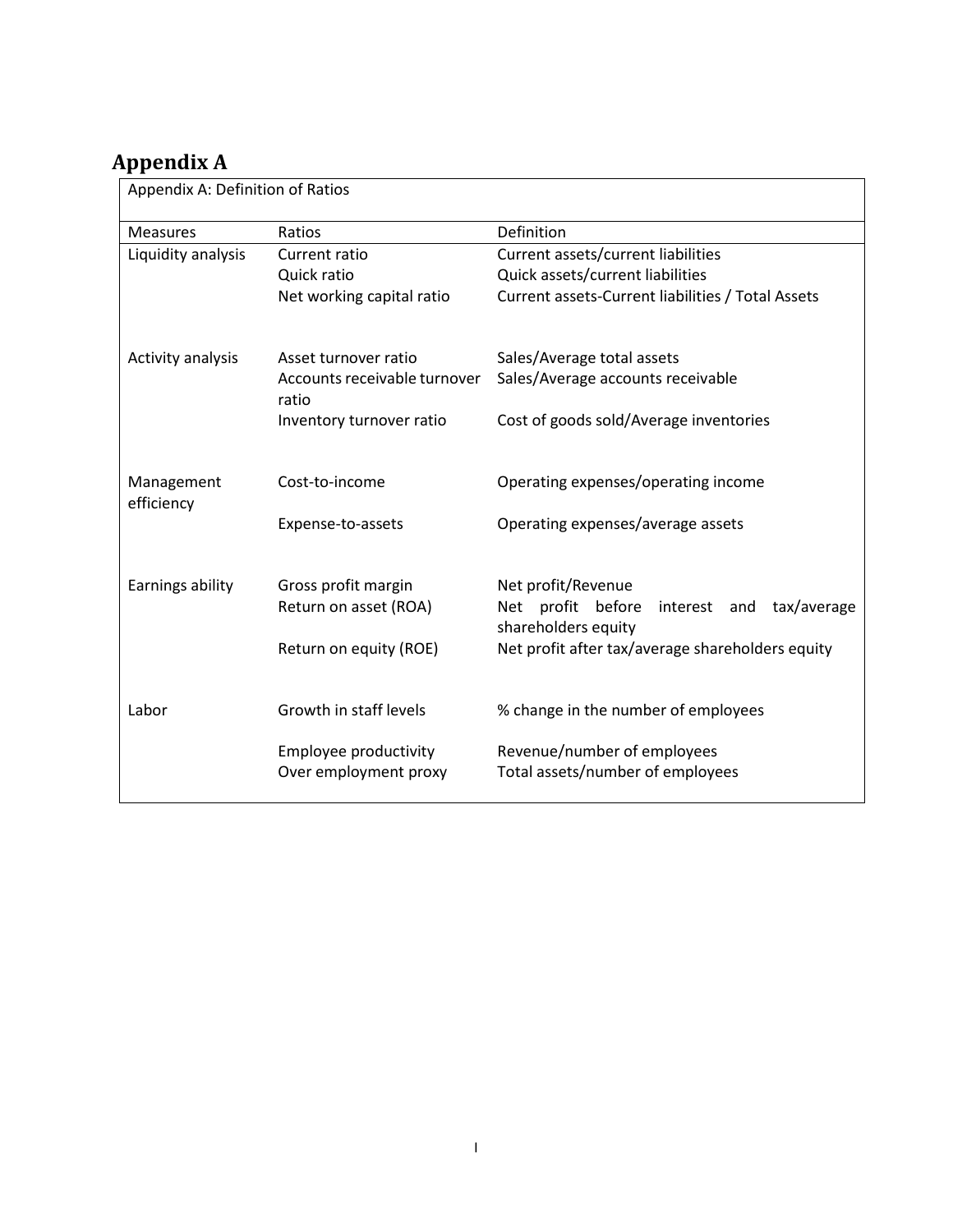|          | Long run abnormal returns        |            |                |                               |             |
|----------|----------------------------------|------------|----------------|-------------------------------|-------------|
| Event    | Six Sigma                        |            |                |                               |             |
| Period   | Firms                            |            |                | Industry & Size Matched Firms | Difference  |
|          | Mean CAR                         | % Positive | Mean CAR       | % Positive                    | Mean CAR    |
|          | Panel A: Market-adjusted returns |            |                |                               |             |
| $-36-0$  | 21.23                            | 68%        | 31.19          | 76%                           | $-9.96$     |
|          | $(3.205)$ ***                    |            | $(9.366)$ ***  |                               | $(-0.9407)$ |
| $-24-0$  | 13.09                            | 64%        | 22.68          | 75%                           | $-9.59$     |
|          | $(2.401)$ ***                    |            | $(9.255)$ ***  |                               | $(-1.1674)$ |
| $-12-0$  | 6.42                             | 62%        | 10.60          | 70%                           | $-4.18$     |
|          | $(1.999)**$                      |            | $(7.147)$ ***  |                               | $(-0.6208)$ |
| $0 - 12$ | 9.36                             | 70%        | 12.74          | 73%                           | $-3.38$     |
|          | $(3.608)$ ***                    |            | $(8.478)$ ***  |                               | $(-0.6506)$ |
| $0 - 24$ | 19.65                            | 76%        | 25.35          | 83%                           | $-5.70$     |
|          | $(4.814)$ ***                    |            | $(11.917)$ *** |                               | $(-1.0602)$ |
| $0 - 36$ | 26.79                            | 74%        | 29.18          | 81%                           | $-2.39$     |
|          | $(4.412)$ ***                    |            | $(11.141)$ *** |                               | $(-0.4902)$ |
| $0 - 48$ | 38.98                            | 82%        | 29.64          | 76%                           | 9.34        |
|          | $(6.021)$ ***                    |            | $(9.588)$ ***  |                               | (0.9419)    |
| $0 - 60$ | 46.86                            | 82%        | 35.61          | 79%                           | 11.25       |
|          | $(6.021)$ ***                    |            | $(10.475)$ *** |                               | $(-0.8140)$ |
|          |                                  |            |                |                               |             |
|          | Panel B: Buy and hold returns    |            |                |                               |             |
| $-36-0$  | 22.00                            | 58%        | 39.54          | 68%                           | $-17.54$    |
|          | (1.194)                          |            | $(6.529)$ ***  |                               | $(-0.9407)$ |
| $-24-0$  | 15.24                            | 55%        | 29.94          | 70%                           | $-14.70$    |
|          | (0.591)                          |            | $(7.480)$ ***  |                               | $(-1.1674)$ |
| $-12-0$  | 8.53                             | 59%        | 12.39          | 66%                           | $-3.86$     |
|          | $(1.395)*$                       |            | $(5.816)$ ***  |                               | $(-0.6208)$ |
| $0 - 12$ | 7.48                             | 65%        | 13.73          | 70%                           | $-6.25$     |
|          | $(2.602)$ **                     |            | $(7.147)$ ***  |                               | $(-0.6506)$ |
| $0 - 24$ | 15.89                            | 69%        | 30.91          | 80%                           | $-15.02$    |
|          | $(3.406)$ ***                    |            | $(10.808)$ *** |                               | $(-1.0602)$ |
| $0 - 36$ | 24.24                            | 67%        | 36.51          | 74%                           | $-12.27$    |
|          | $(3.004)$ ***                    |            | $(8.922)$ ***  |                               | $(-0.4902)$ |
| $0 - 48$ | 40.23                            | 72%        | 37.64          | 69%                           | 2.59        |
|          | $(4.010)$ ***                    |            | $(6.925)$ ***  |                               | (0.9419)    |
| $0 - 60$ | 48.34                            | 72%        | 51.53          | 69%                           | $-3.19$     |
|          | $(4.010)$ ***                    |            | $(7.036)$ ***  |                               | (0.8140)    |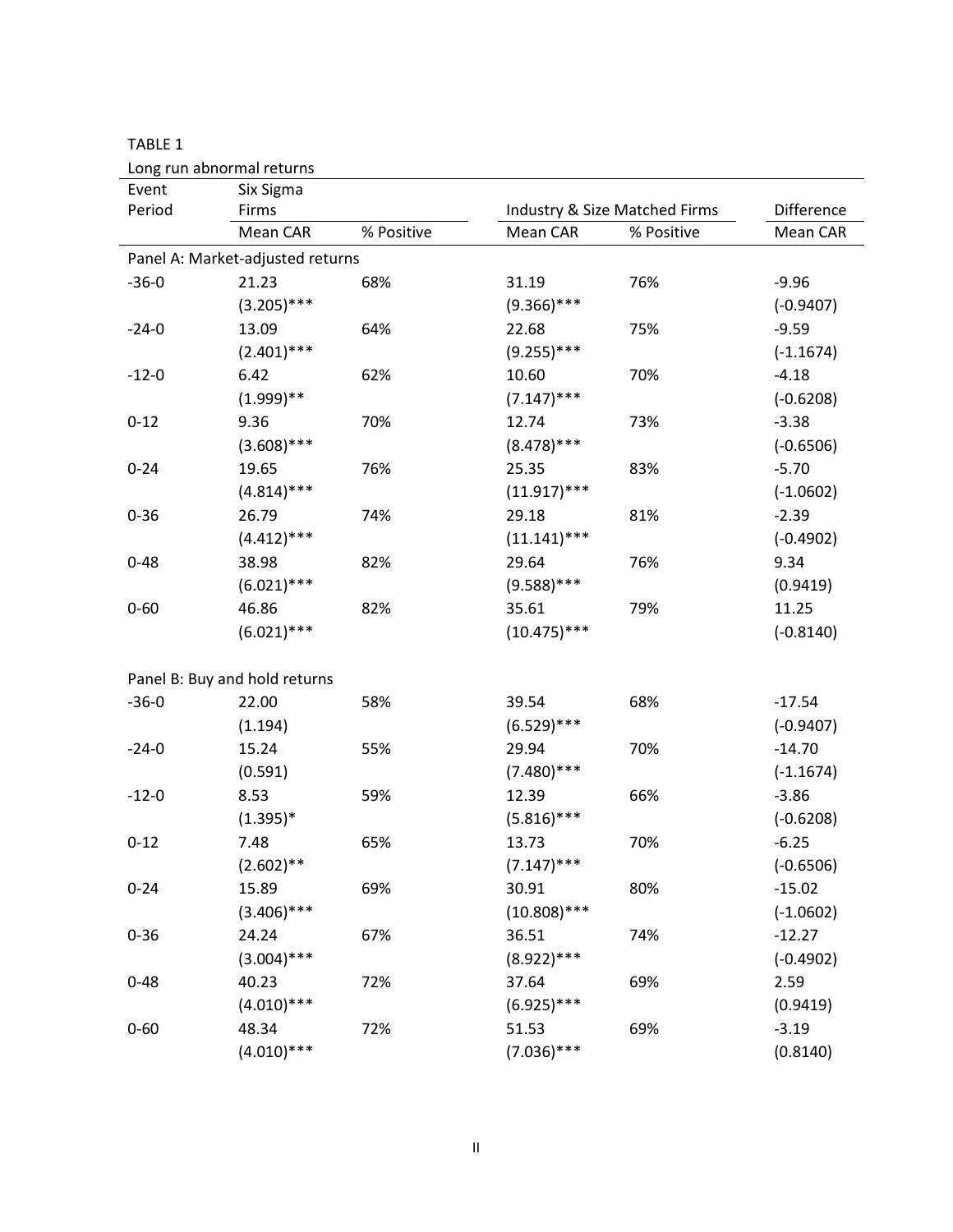| $-36-0$  | 50.81         | 74% | 57.35         | 77% | $-6.54$     |
|----------|---------------|-----|---------------|-----|-------------|
|          | $(3.324)$ *** |     | $(8.218)$ *** |     | $(-0.1669)$ |
| $-24-0$  | 30.09         | 69% | 41.59         | 77% | $-11.50$    |
|          | $(2.308)$ **  |     | $(7.995)$ *** |     | $(-0.5680)$ |
| $-12-0$  | 14.09         | 68% | 21.02         | 75% | $-6.93$     |
|          | $(2.105)$ **  |     | $(7.549)$ *** |     | $(-0.6068)$ |
| $0 - 12$ | 11.75         | 60% | 19.12         | 77% | $-7.37$     |
|          | $-0.48$       |     | $(8.106)$ *** |     | $(-0.4552)$ |
| $0 - 24$ | 26.95         | 75% | 41.88         | 78% | $-14.93$    |
|          | $(3.527)$ *** |     | $(8.329)$ *** |     | $(-0.4773)$ |
| $0 - 36$ | 35.42         | 73% | 52.87         | 76% | $-17.45$    |
|          | $(3.121)$ *** |     | $(7.772)$ *** |     | $(-0.5719)$ |
| $0 - 48$ | 52.41         | 74% | 56.75         | 73% | $-4.34$     |
|          | $(3.324)$ *** |     | $(6.770)$ *** |     | (0.1151)    |
| $0 - 60$ | 66.23         | 72% | 70.53         | 75% | $-4.30$     |
|          | $(2.917)$ *** |     | $(7.438)$ *** |     | (0.3417)    |
|          |               |     |               |     |             |

Panel C: Unadjusted returns

This table shows the mean cumulative abnormal returns for the Six Sigma firms as well as Industry and Size matched firms. The returns are market adjusted mean cumulatibe abnormal returns, buy and hold returns (BHAR) and unadjusted returns. The returns are from -36 to month 60. The figures in parantheses are t-statistics and the symbols \*\*\*,\*\*,\* indicates significance at the 1%, 5% and 10% level respectively.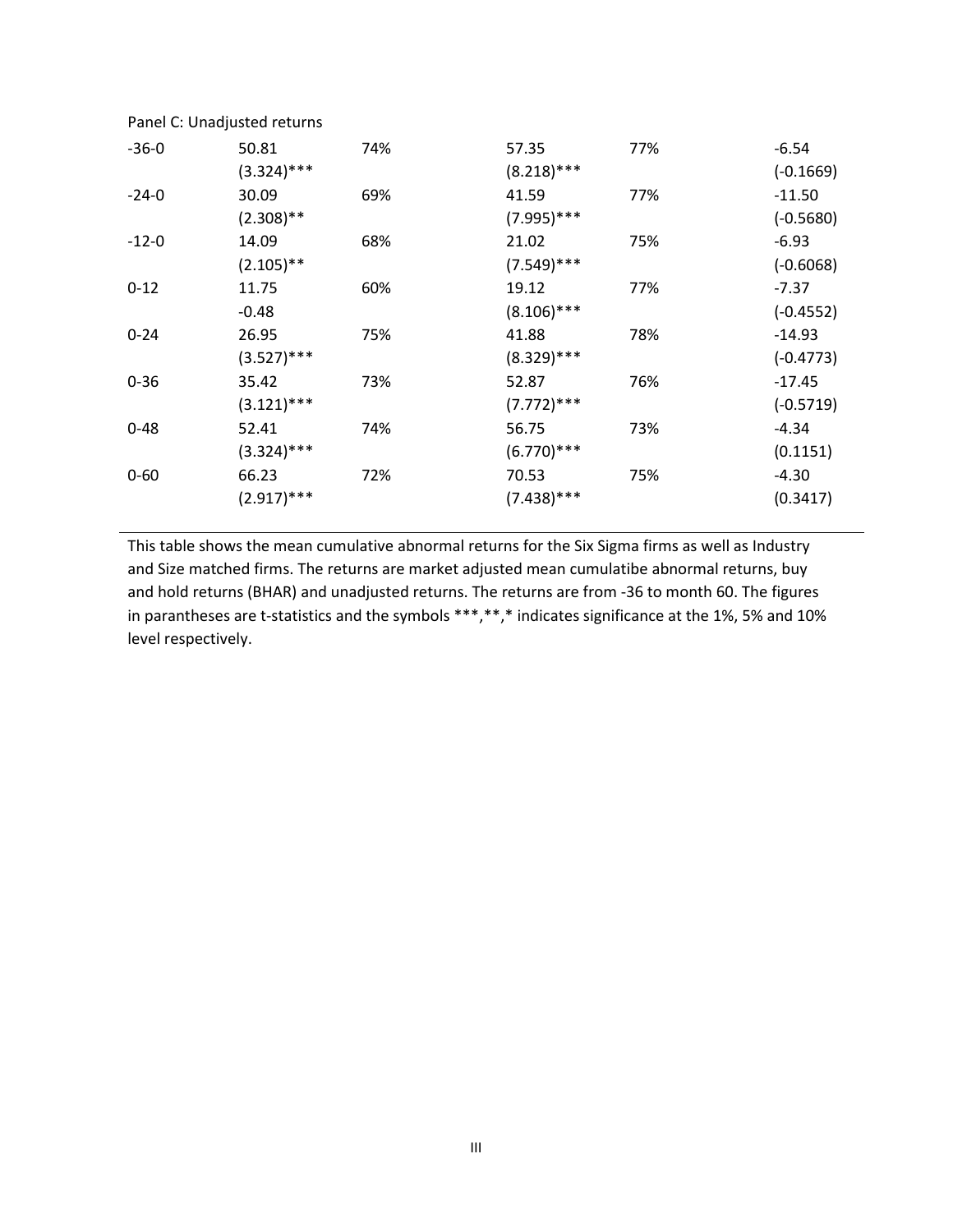| ABLE' |  |
|-------|--|
|-------|--|

OPERATING PERFORMANCE MEASURES

| Year           | <b>Liquidity Analysis</b> |                    |                                                                                              | <b>Activity Analysis</b> |                          |                           |                    | Management Efficiency | <b>Earnings Ability</b>   |            |            | Labor                           |                                  |                              |
|----------------|---------------------------|--------------------|----------------------------------------------------------------------------------------------|--------------------------|--------------------------|---------------------------|--------------------|-----------------------|---------------------------|------------|------------|---------------------------------|----------------------------------|------------------------------|
|                | Current<br>Ratio          | Qucik<br>Ratio     | Net<br>Working<br>Capital                                                                    | Asset                    | A/R<br>Turnover Turnover | Inventor<br>y<br>Turnover | Cost-to-<br>income | Expense-<br>to-assets | Gross<br>Profit<br>Margin | <b>ROA</b> | <b>ROE</b> | Growth<br>Staff<br>in<br>Levels | Employe<br>e<br>Productiv<br>ity | Over<br>Employm<br>ent Proxy |
|                |                           |                    | Panel A: Median Ratios of Six Sigma Firms                                                    |                          |                          |                           |                    |                       |                           |            |            |                                 |                                  |                              |
| -3             | 1.33                      | 0.73               | 0.09                                                                                         | 0.86                     | 5.89                     | 6.41                      | 4.92               | 0.71                  | 0.30                      | 0.04       | 0.16       | 0.01                            | 223.70                           | 304.59                       |
| -2             | 1.31                      | 0.77               | 0.08                                                                                         | 0.89                     | 5.95                     | 6.18                      | 5.29               | 0.73                  | 0.30                      | 0.04       | 0.17       | 0.02                            | 221.96                           | 318.65                       |
| $-1$           | 1.26                      | 0.75               | 0.08                                                                                         | 0.85                     | 5.67                     | 6.59                      | 5.36               | 0.70                  | 0.29                      | 0.04       | 0.15       | 0.03                            | 241.96                           | 350.94                       |
| 0              | 1.30                      | 0.75               | 0.10                                                                                         | 0.80                     | 5.84                     | 6.54                      | 5.26               | 0.66                  | 0.29                      | 0.03       | 0.14       | 0.00                            | 239.54                           | 375.49                       |
| 1              | 1.30                      | 0.78               | 0.08                                                                                         | 0.80                     | 5.90                     | 7.05                      | 5.58               | 0.66                  | 0.28                      | 0.04       | 0.15       | $-0.01$                         | 254.01                           | 402.47                       |
| $\overline{2}$ | 1.29                      | 0.77               | 0.09                                                                                         | 0.84                     | 5.82                     | 7.54                      | 5.82               | 0.73                  | 0.28                      | 0.03       | 0.15       | 0.00                            | 260.08                           | 423.94                       |
| 3              | 1.35                      | 0.81               | 0.09                                                                                         | 0.78                     | 6.06                     | 8.03                      | 5.75               | 0.67                  | 0.28                      | 0.03       | 0.15       | 0.00                            | 284.34                           | 415.80                       |
| 4              | 1.33                      | 0.80               | 0.09                                                                                         | 0.77                     | 6.02                     | 7.86                      | 5.80               | 0.63                  | 0.29                      | 0.03       | 0.14       | 0.00                            | 290.95                           | 451.83                       |
| 5              | 1.36                      | 0.83               | 0.08                                                                                         | 0.81                     | 6.14                     | 8.19                      | 5.71               | 0.69                  | 0.29                      | 0.04       | 0.15       | 0.01                            | 310.53                           | 450.95                       |
|                |                           |                    | Panel B: Median Ratios of Industry and Size Matched Firms                                    |                          |                          |                           |                    |                       |                           |            |            |                                 |                                  |                              |
| -3             | 1.51                      | 0.92               | 0.16                                                                                         | 0.77                     | 5.54                     | 5.45                      | 5.12               | 0.65                  | 0.33                      | 0.03       | 0.11       | 0.02                            | 245.88                           | 406.49                       |
| $-2$           | 1.49                      | 0.89               | 0.14                                                                                         | 0.74                     | 5.70                     | 6.08                      | 5.55               | 0.65                  | 0.30                      | 0.03       | 0.12       | 0.03                            | 242.77                           | 374.67                       |
| $-1$           | 1.38                      | 0.92               | 0.12                                                                                         | 0.78                     | 5.40                     | 6.27                      | 5.99               | 0.66                  | 0.29                      | 0.03       | 0.11       | 0.02                            | 228.34                           | 367.48                       |
| 0              | 1.40                      | 0.89               | 0.09                                                                                         | 0.69                     | 5.21                     | 5.45                      | 6.08               | 0.61                  | 0.30                      | 0.03       | 0.12       | 0.01                            | 236.22                           | 371.88                       |
| 1              | 1.46                      | 0.86               | 0.12                                                                                         | 0.80                     | 5.77                     | 6.34                      | 6.12               | 0.67                  | 0.29                      | 0.03       | 0.11       | 0.02                            | 253.61                           | 419.41                       |
| $\overline{2}$ | 1.43                      | 0.83               | 0.10                                                                                         | 0.74                     | 5.87                     | 6.07                      | 6.57               | 0.64                  | 0.30                      | 0.03       | 0.12       | 0.02                            | 290.56                           | 448.08                       |
| 3              | 1.49                      | 0.90               | 0.14                                                                                         | 0.78                     | 5.78                     | 6.32                      | 4.78               | 0.65                  | 0.29                      | 0.04       | 0.12       | 0.01                            | 304.57                           | 472.60                       |
| 4              | 1.55                      | 0.93               | 0.12                                                                                         | 0.80                     | 6.17                     | 5.98                      | 5.15               | 0.68                  | 0.30                      | 0.04       | 0.12       | 0.01                            | 311.84                           | 492.41                       |
| 5              | 1.52                      | 0.91               | 0.12                                                                                         | 0.83                     | 6.04                     | 6.97                      | 5.56               | 0.67                  | 0.31                      | 0.04       | 0.12       | 0.01                            | 325.74                           | 451.39                       |
|                |                           |                    | Panel C: z-statistics for difference in median (Six Sigma - Industry and Size Matched Firms) |                          |                          |                           |                    |                       |                           |            |            |                                 |                                  |                              |
| $-3$           | $-1.843*$                 | $-2.555$           | $-1.582$                                                                                     | 1.435                    | 0.349                    | 1.347                     | 0.252              | 1.247                 | $-0.283$                  | 7.377      | 3.182***   | $-0.671$                        | $-0.470$                         | $-1.582$                     |
| $-2$           | $-1.505$                  | $-1.950*** -1.477$ |                                                                                              | 1.269                    | 0.148                    | 1.039                     | $-0.350$           | 0.971                 | 0.344                     | 0.653      | $2.710***$ | $-1.466$                        | $-0.086$                         | $-0.892$                     |
| $-1$           | $-1.951*$                 | $-2.190**$         | $-2.359**$                                                                                   | 0.707                    | 0.545                    | 0.853                     | $-0.971$           | 0.510                 | 0.284                     | 0.801      | $2.344**$  | 0.064                           | $-0.009$                         | $-0.483$                     |
| 0              | $-1.503$                  | $-1.763*$          | $-1.293$                                                                                     | 1.032                    | 0.801                    | 1.553                     | $-0.448$           | 0.881                 | $-0.540$                  | 0.842      | $3.208***$ | $-1.656*$                       | 0.313                            | $-0.392$                     |
| 1              | $-1.981**$                | $-1.489$           | $-1.771*$                                                                                    | 0.577                    | $-0.118$                 | 1.236                     | $-0.025$           | 0.561                 | $-0.539$                  | 0.958      | $3.523***$ | $-2.197**$                      | 0.079                            | $-0.223$                     |
| 2              | $-1.611$                  | $-0.985$           | $-0.974$                                                                                     | 0.702                    | $-0.066$                 | 1.253                     | 0.123              | 0.771                 | $-1.191$                  | $-0.044$   | 1.978**    | $-2.696***0.130$                |                                  | $-0.149$                     |
| 3              | $-1.622$                  | $-1.347$           | $-1.296$                                                                                     | 0.803                    | 0.169                    | $1.802*$                  | 0.475              | 0.773                 | $-1.402$                  | $-1.158$   | $1.724*$   | $-1.380$                        | 0.071                            | $-0.297$                     |
| 4              | $-2.137**$                | $-1.469$           | $-1.593$                                                                                     | 0.390                    | $-0.370$                 | 1.858*                    | 0.044              | 0.463                 | $-1.214$                  | $-1.439$   | 0.537      | $-0.613$                        | $-0.065$                         | $-0.213$                     |
| 5              | $-1.355$                  | $-1.185$           | $-1.042$                                                                                     | 0.552                    | 0.106                    | 1.561                     | $-0.013$           | 0.517                 | $-1.018$                  | $-0.424$   | 1.820*     | 0.344                           | 0.250                            | $-0.051$                     |

This table contains the median operating performance measures of the sample Six Sigma firms on Liquidity Analysis, Activity Analysis, Management Efficiency, Earnings Ability, and Labor

(employment levels and labor productivity). Panel A presents the ratios of the Six Sigma firms while Panel B presents the ratios of the industry and size matched firms. Panel C exhibits the z-

statistics for the Wilcoxon signed rank test of the difference in median ratios between the two samples. The symbols \*\*\*,\*\*,\* denote significance at 1%, 5%, and 10% respectively (2-tailed test). IV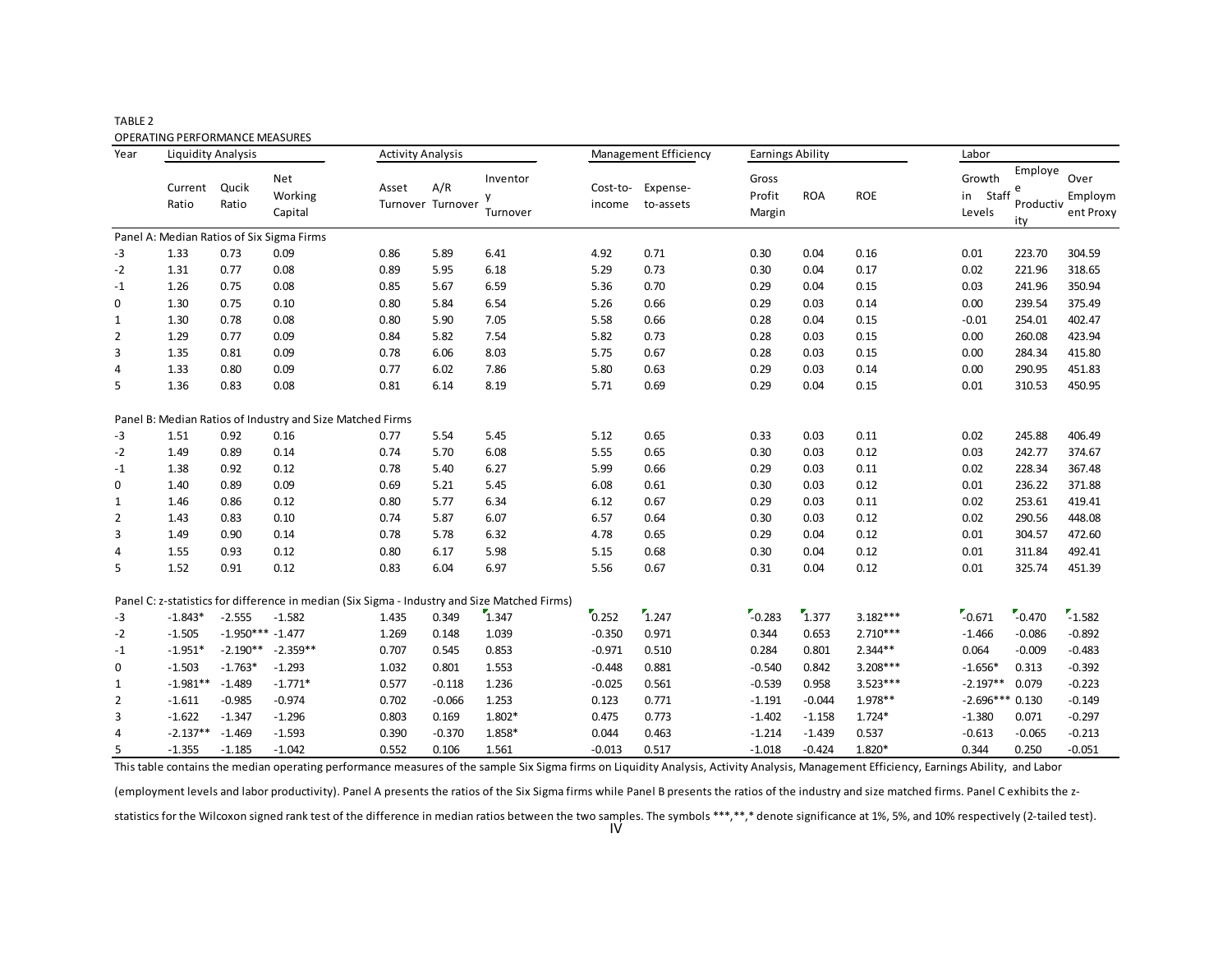| Difference in mean test       |        |                                  |         |                      |               |                   |                                           |              |                |          |                                           |              |
|-------------------------------|--------|----------------------------------|---------|----------------------|---------------|-------------------|-------------------------------------------|--------------|----------------|----------|-------------------------------------------|--------------|
| Ratio                         |        | Six Sigma firms mean performance |         |                      | Pre-Six Sigma |                   |                                           |              | Post-Six Sigma |          |                                           |              |
|                               | Post   | Pre                              |         | Post-Pre t-statistic |               |                   | Six Sigma Matching Difference t-statistic |              |                |          | Six Sigma Matching Difference t-statistic |              |
| <b>Current Ratio</b>          | 1.37   | 1.33                             | 0.04    | 0.5292               | 1.33          | 1.645506          | $-0.32$                                   | $-2.9827***$ | 1.37           | 1.638786 | $-0.27$                                   | $-3.0854***$ |
| Qucik Ratio                   | 0.89   | 0.80                             | 0.08    | 1.3767               | 0.80          | 1.055291          | $-0.25$                                   | $-3.2683***$ | 0.89           | 1.100571 | $-0.21$                                   | $-2.5661**$  |
| Net Working Capital           | 0.10   | 0.09                             | 0.01    | 0.2749               | 0.09          | 0.138186          | $-0.05$                                   | $-2.2308***$ | 0.10           | 0.13221  | $-0.03$                                   | $-1.8319*$   |
| Asset Turnover                | 1.01   | 1.01                             | 0.00    | $-0.0076$            | 1.01          | 0.875365 0.13     |                                           | 1.1677       | 1.01           | 0.852917 | 0.15                                      | 1.1442       |
| A/R Turnover                  | 8.11   | 8.19                             | $-0.08$ | $-0.0461$            | 8.19          | 8.758556 -0.57    |                                           | $-0.4335$    | 8.11           | 22.1397  | $-14.03$                                  | $-1.5550$    |
| <b>Inventory Turnover</b>     | 50.32  | 46.45                            | 3.87    | 0.1116               | 46.45         | 35.34184 11.11    |                                           | 0.2494       | 50.32          | 94.31861 | -44.00                                    | $-0.9287$    |
| Cost-to-income                | 7.46   | 7.30                             | 0.16    | 0.0956               | 7.30          | $-5.19459$        | 12.49                                     | 1.1451       | 7.46           | 7.481808 | $-0.03$                                   | $-0.3670$    |
| Expense-to-assets             | 0.89   | 0.88                             | 0.01    | 0.068                | 0.88          | 0.765368 0.12     |                                           | 1.0368       | 0.89           | 0.735245 | 0.15                                      | 1.1461       |
| Gross Profit Margin           | 0.35   | 0.35                             | $-0.01$ | $-0.1912$            | 0.35          | 0.345756 0.01     |                                           | 0.2086       | 0.35           | 0.359788 | $-0.01$                                   | $-0.2545$    |
| <b>ROA</b>                    | 0.03   | 0.04                             | $-0.01$ | $-0.7326$            | 0.04          | 0.009833          | 0.03                                      | 1.5133       | 0.03           | 0.040989 | $-0.01$                                   | $-0.5231$    |
| <b>ROE</b>                    | 0.11   | 0.09                             | 0.02    | 0.2704               | 0.09          | 0.008602          | 0.08                                      | 0.9861       | 0.11           | 0.11302  | $-0.01$                                   | 0.0294       |
| Growth in Staff Levels        | 0.03   | 0.12                             | $-0.09$ | $-2.6105***$         | 0.12          | 2.068984 -1.95    |                                           | $-1.0823$    | 0.03           | 0.109365 | $-0.08$                                   | $-2.2049**$  |
| <b>Employee Productivity</b>  | 517.30 | 347.96                           | 169.34  | $2.2117**$           | 347.96        | 545.9235 -197.97  |                                           | $-1.2474$    | 517.30         | 473.8812 | 43.41                                     | 0.3321       |
| Over Employment Proxy 1276.39 |        | 836.67                           | 439.72  | 1.5279               | 836.67        | 1880.665 -1043.99 |                                           | $-1.7465*$   | 1276.39        | 1776.182 | -499.79                                   | $-1.1521$    |

This table shows the pre- and post-Six Sigma mean ratios and the relevant t-statistics for the sample based on Liquidity Analysis, Activity Analysis, Management Effiviency, Earnings Ability, and Labor (employment levels and labor productivity). The pre-Six Sigma mean ratios are calculated over the year -1 to year -3 period and the post-Six Sigma mean ratios are calculated over the year +1 to year +5 period. The symbols \*\*\*,\*\*,\* denote significance at 1%, 5%, and 10% respectively.

V

Table 3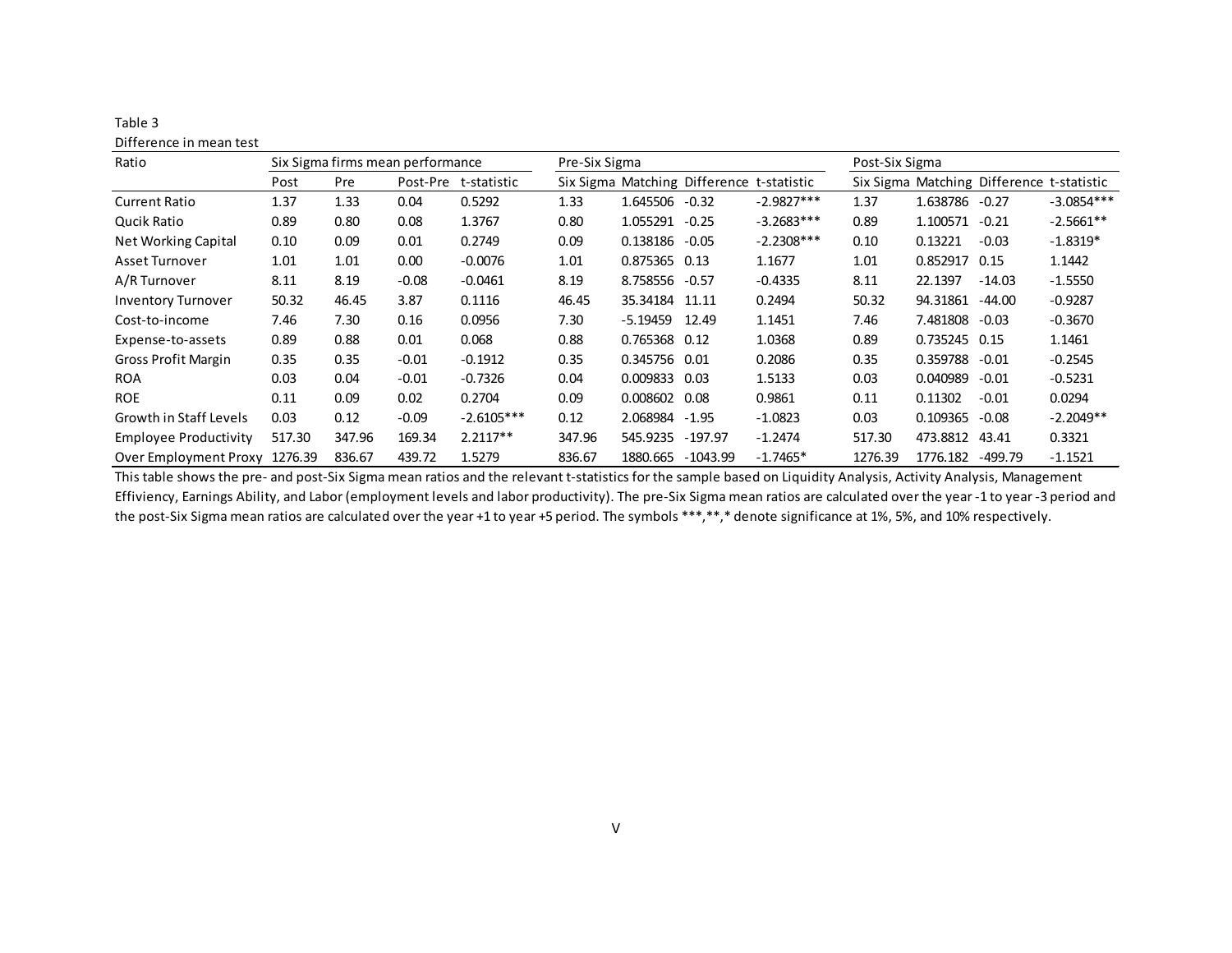| Ratio                        |        |        | Six Sigma firms mean performance |             | Pre-Six Sigma |          |                                           |              | Post-Six Sigma |         |                                           |              |
|------------------------------|--------|--------|----------------------------------|-------------|---------------|----------|-------------------------------------------|--------------|----------------|---------|-------------------------------------------|--------------|
|                              | Post   | Pre    | Post-Pre                         | t-statistic |               |          | Six Sigma Matching Difference t-statistic |              |                |         | Six Sigma Matching Difference t-statistic |              |
| <b>Current Ratio</b>         | 1.37   | 1.30   | 0.07                             | 0.9767      | 1.30          | 1.73     | $-0.43$                                   | $-3.2135***$ | 1.37           | 1.68    | $-0.31$                                   | $-3.2458***$ |
| Qucik Ratio                  | 0.88   | 0.78   | 0.11                             | 1.7445*     | 0.78          | 1.06     | $-0.28$                                   | $-3.6278***$ | 0.88           | 1.12    | $-0.24$                                   | $-2.7821***$ |
| Net Working Capital          | 0.10   | 0.08   | 0.01                             | 0.6658      | 0.08          | 0.15     | $-0.07$                                   | $-2.9720***$ | 0.10           | 0.14    | $-0.04$                                   | $-2.1095**$  |
| Asset Turnover               | 0.99   | 1.00   | $-0.01$                          | $-0.1203$   | 1.00          | 0.93     | 0.08                                      | 0.7364       | 0.99           | 0.88    | 0.11                                      | 1.0143       |
| A/R Turnover                 | 7.24   | 7.43   | $-0.19$                          | $-0.1445$   | 7.43          | 9.65     | $-2.22$                                   | $-1.1212$    | 7.24           | 27.67   | $-20.43$                                  | $-1.5213$    |
| <b>Inventory Turnover</b>    | 15.14  | 13.40  | 1.74                             | 0.3833      | 13.40         | 44.85    | $-31.45$                                  | $-1.1701$    | 15.14          | 74.92   | $-59.77$                                  | $-1.9690**$  |
| Cost-to-income               | 6.87   | 6.97   | $-0.09$                          | $-0.0501$   | 6.97          | $-12.09$ | 19.05                                     | 1.0602       | 6.87           | 8.33    | $-1.45$                                   | $-0.7111$    |
| Expense-to-assets            | 0.87   | 0.87   | 0.00                             | $-0.0345$   | 0.87          | 0.81     | 0.06                                      | 0.6114       | 0.87           | 0.76    | 0.11                                      | 1.0038       |
| <b>Gross Profit Margin</b>   | 0.33   | 0.34   | $-0.01$                          | $-0.2172$   | 0.34          | 0.34     | 0.00                                      | 0.0400       | 0.33           | 0.36    | $-0.03$                                   | $-0.8618$    |
| <b>ROA</b>                   | 0.03   | 0.04   | $-0.01$                          | $-0.8342$   | 0.04          | 0.03     | 0.01                                      | 1.0628       | 0.03           | 0.04    | $-0.01$                                   | $-0.6113$    |
| <b>ROE</b>                   | 0.13   | 0.07   | 0.06                             | 0.8565      | 0.07          | 0.03     | 0.04                                      | 0.3081       | 0.13           | 0.10    | 0.04                                      | 1.2298       |
| Growth in Staff Levels       | 0.02   | 0.13   | $-0.11$                          | $-2.5640**$ | 0.13          | 2.40     | $-2.27$                                   | $-1.0692$    | 0.02           | 0.13    | $-0.11$                                   | $-2.3966**$  |
| <b>Employee Productivity</b> | 430.45 | 295.33 | 135.12                           | $2.2389**$  | 295.33        | 533.59   | $-238.26$                                 | $-1.3790$    | 430.45         | 466.23  | $-35.79$                                  | $-0.4517$    |
| Over Employment Proxy 819.84 |        | 603.78 | 216.06                           | 1.2218      | 603.78        | 1483.81  | $-880.03$                                 | $-1.4020$    | 819.84         | 1339.35 | $-519.51$                                 | $-1.5666$    |

Table 4 Difference in mean test for Firms That Implemented Six Sigma Corporate-wide

This table shows the pre- and post-Six Sigma mean ratios and the relevant t-statistics for the sample based on Liquidity Analysis, Activity Analysis, Management Effiviency, Earnings Ability, and Labor (employment levels and labor productivity). The pre-Six Sigma mean ratios are calculated over the year -1 to year -3 period and the post-Six Sigma mean ratios are calculated over the year +1 to year +5 period. The symbols \*\*\*,\*\*,\* denote significance at 1%, 5%, and 10% respectively.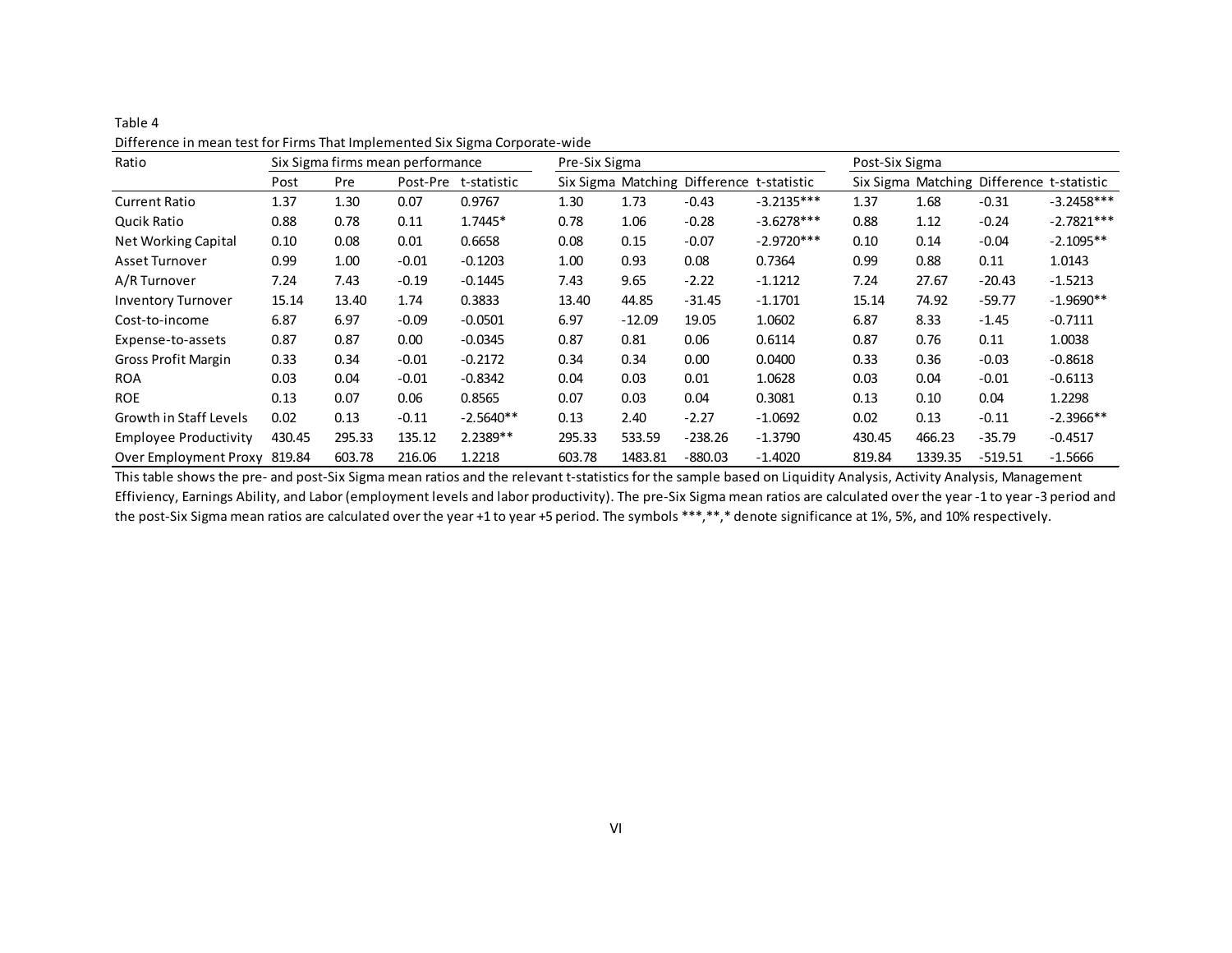| Ratio                        |        | Six Sigma firms mean performance |                      | Pre-Six Sigma                             |            |              | Post-Six Sigma                            |          |              |
|------------------------------|--------|----------------------------------|----------------------|-------------------------------------------|------------|--------------|-------------------------------------------|----------|--------------|
|                              | Post   | Pre                              | Post-Pre t-statistic | Six Sigma Matching Difference t-statistic |            |              | Six Sigma Matching Difference t-statistic |          |              |
| <b>Current Ratio</b>         | 1.27   | 1.26 0.01                        | 0.1019               | 1.26 1.68                                 | $-0.42$    | $-2.4059**$  | 1.27 1.59                                 | $-0.32$  | $-2.8626***$ |
| Qucik Ratio                  | 0.78   | $0.76$ $0.02$                    | 0.2778               | $0.76$ 1.05                               | $-0.28$    | $-2.7739***$ | 0.78 1.04                                 | $-0.26$  | $-2.7227***$ |
| Net Working Capital          | 0.08   | $0.08\ 0.00$                     | $-0.1915$            | 0.080.14                                  | $-0.06$    | $-2.2057**$  | $0.08$ 0.13                               | $-0.05$  | $-2.0666***$ |
| Asset Turnover               | 1.02   | $1.03 - 0.02$                    | $-0.1333$            | 1.03 0.89                                 | 0.15       | 1.2601       | 1.02 0.91                                 | 0.11     | 0.6665       |
| A/R Turnover                 | 5.81   | 5.62 0.19                        | 0.2663               | 5.62 9.02                                 | $-3.40$    | $-1.5353$    | 5.81 20.77                                | $-14.97$ | $-1.1609$    |
| <b>Inventory Turnover</b>    | 14.23  | 12.18 2.05                       | 0.6278               | 12.18 39.14                               | $-26.96$   | $-0.8339$    | 14.23 13.77                               | 0.46     | 0.1082       |
| Cost-to-income               | 6.70   | $7.28 - 0.58$                    | $-0.1799$            | $7.28 - 8.50$                             | 15.78      | 0.7137       | 6.70 0.80                                 | 5.90     | $-0.6733$    |
| Expense-to-assets            | 0.90   | $0.92 - 0.01$                    | $-0.1054$            | 0.92 0.78                                 | 0.14       | 1.2187       | 0.90 0.80                                 | 0.10     | 0.6456       |
| <b>Gross Profit Margin</b>   | 0.27   | $0.28 - 0.01$                    | $-0.2952$            | 0.280.35                                  | $-0.07$    | $-2.0134**$  | 0.270.33                                  | $-0.06$  | $-1.7447*$   |
| <b>ROA</b>                   | 0.02   | $0.03 - 0.01$                    | $-0.5735$            | $0.03$ $0.00$                             | 0.03       | 0.6955       | $0.02$ $0.02$                             | 0.00     | $-0.1514$    |
| <b>ROE</b>                   | 0.11   | 0.00 0.11                        | 0.8562               | $0.00 - 0.03$                             | 0.03       | 0.1523       | $0.11\ 0.06$                              | 0.06     | 1.2227       |
| Growth in Staff Levels       | 0.03   | $0.14 - 0.11$                    | $-2.0241**$          | $0.14$ 1.86                               | $-1.72$    | $-0.6786$    | $0.03$ $0.18$                             | $-0.16$  | $-1.7342*$   |
| <b>Employee Productivity</b> | 353.98 | 251.53 102.45                    | $1.6282*$            | 251.53 516.84                             | $-265.31$  | $-1.2796$    | 353.98 366.70                             | $-12.73$ | $-0.1546$    |
| <b>Over Employment Proxy</b> | 708.68 | 470.88 237.80                    | 1.0501               | 470.88 2085.33                            | $-1614.46$ | $-1.4565$    | 708.68 741.36                             | $-32.68$ | $-0.1150$    |

### Table 5 Difference in mean test for Firms That Implemented Six Sigma Before 2001

This table shows the pre- and post-Six Sigma mean ratios and the relevant t-statistics for the sample based on Liquidity Analysis, Activity Analysis, Management Effiviency, Earnings Ability, and Labor (employment levels and labor productivity). The pre-Six Sigma mean ratios are calculated over the year -1 to year -3 period and the post-Six Sigma mean ratios are calculated over the year +1 to year +5 period. The symbols \*\*\*,\*\*,\* denote significance at 1%, 5%, and 10% respectively.